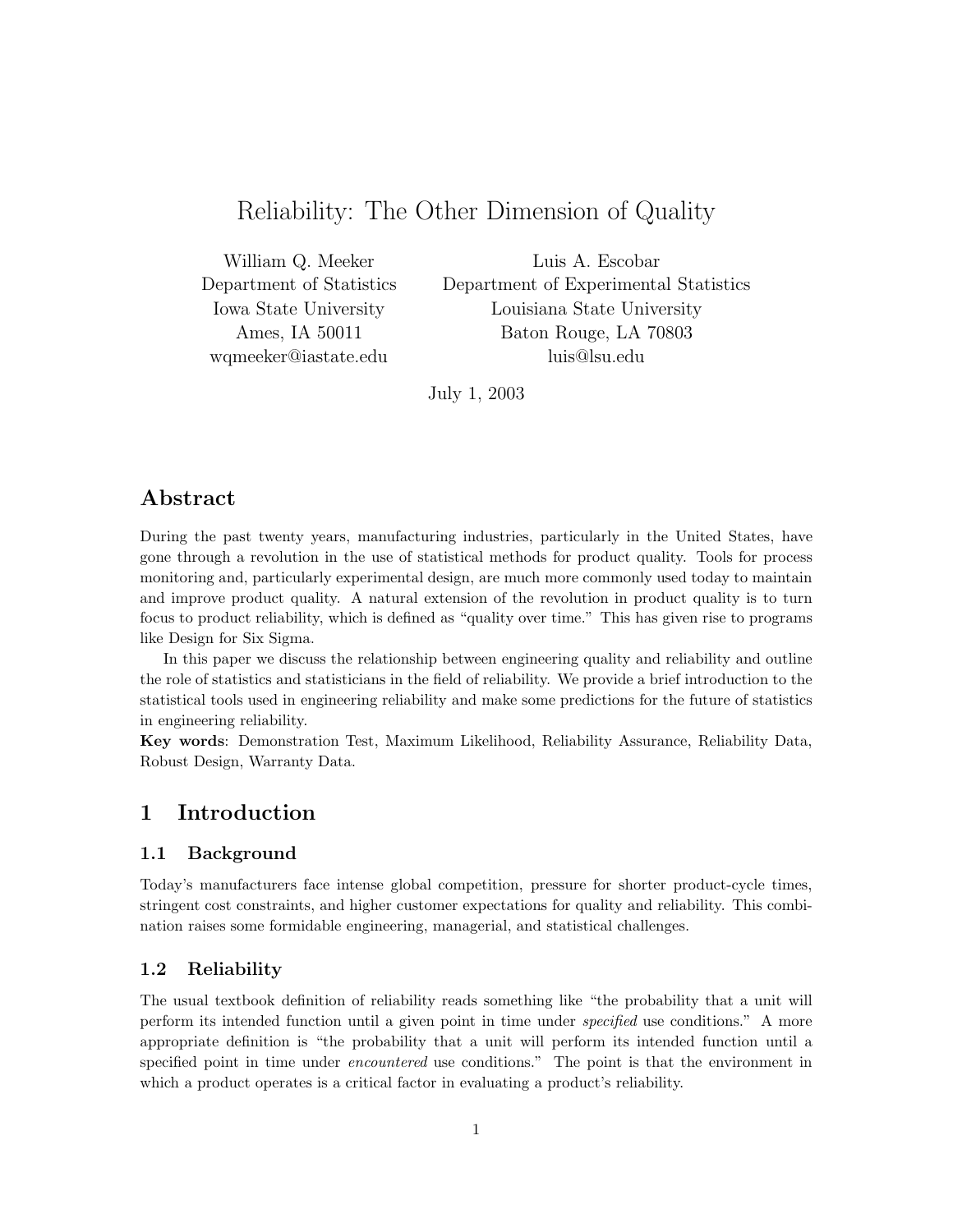Condra (1993) states "Reliability is quality over time." This implies that good quality is necessary but not sufficient! One major difficulty and major contrast between quality and reliability is that reliability can be assessed directly only after a product has been in the field for some time; accurate reliability prediction presents a number of technical challenges.

Reliability is an engineering discipline. Statistical methods are, however, important tools for reliability engineering. Historically, most statistical effort has been on the development of methods for assessing reliability. Much engineering effort is (correctly) focused on reliability improvement. Only recently have statisticians begun to have an impact on *improving* reliability.

#### **1.3 Engineering functions that affect reliability**

In product design, engineers have the following responsibilities (among others):

- Define product requirements.
- Design the product.
- Verify product design.
- Improve the design to assure product robustness.

Then there is a parallel set of steps for manufacturing *process* design. The ideas presented here will generally apply to both engineering product design and engineering process design. After manufacturing begins, there are generally on-going efforts to:

- Improve quality and reliability through design changes.
- Reduce costs through design changes.
- Maintain quality in production (e.g., through process monitoring).

Collectively, these efforts might be called "continuous improvement."

#### **1.4 Overview**

The remainder of this paper is organized as follows. Section 2 describes some of the basic ideas behind the common practices of establishing reliability targets and making reliability predictions. Section 3 contrasts traditional reliability demonstration with the more modern concept of reliability assurance. Section 4 explains the relationship between quality and reliability and the negative role that variability plays in each. Section 5 describes methods for making a product less sensitive to environmental noises (variability). In Section 6 we briefly describe some of the different kinds of reliability data and models that are used both for laboratory life tests and for field data. Section 7 introduces some of the important ideas relating to warranty data. Section 8 comments on current practice with respect to statistics and statisticians in the area of product reliability. Concluding remarks are given in Section 9.

# **2 System reliability targets, models, and prediction**

### **2.1 Motivation**

Design for Reliability requires careful consideration of product (process) failure modes. Broadly, failure modes can be classified as those that are anticipated and those that are unanticipated.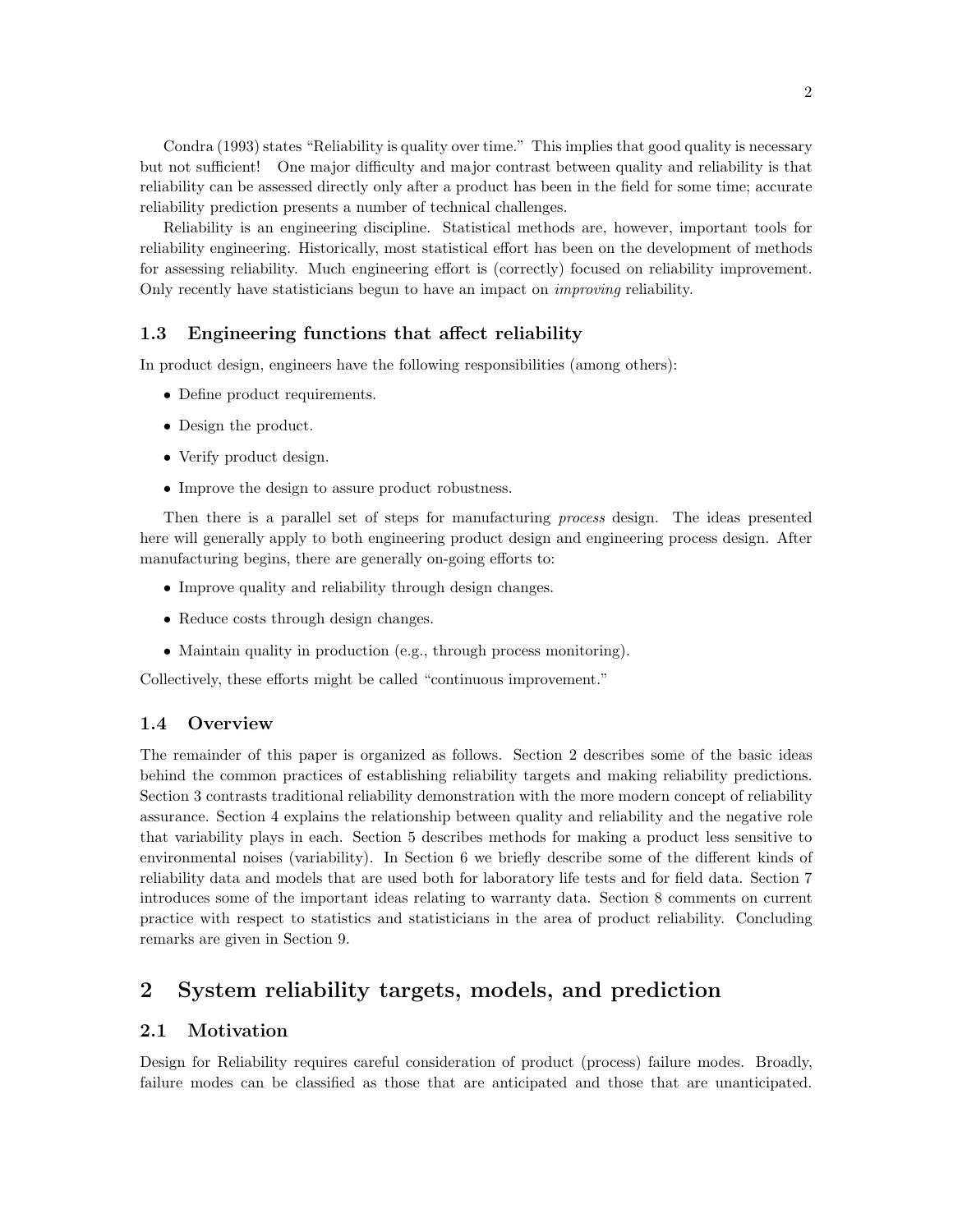

Figure 1: System reliability diagram for a system with five components in series.

Generally a reliability model will reflect only the anticipated failure modes and it is the anticipated failure modes that engineers focus on (although it can be argued that design for product robustness will help to prevent even unanticipated failure modes). The focus of our discussion will be on product design and product reliability.

#### **2.2 System reliability targets and reliability prediction**

Manufacturers typically have formal or informal reliability goals for their products. Such goals are generally derived from past experience with similar products, industry standards, customer requirements, or a desire to improve an existing reliability of a product. For example, one automobile manufacturer has stated that no more than 10% of their products should experience a serious failure in the first ten years of life. This would imply a reliability target of 0.9.

There has been a considerable amount of concern expressed with the common practice of setting reliability targets for products. The primary concern is that there may be complacency if it is felt that a target has been met, forgoing the opportunity for reliability improvement. Most reliability practitioners would agree, however, that reliability targets, themselves, are not the problem. The problem is in the manner in which they might be misused.

In many product design applications, engineers try to use a predictive model that will provide at least a rough idea of a product's reliability in the field and to assess if reliability targets are being met. Although widely practiced, the development and use of reliability models is also controversial. To some degree this is because of numerous examples where such models were developed and trusted for making important decisions, but then were, in the end, proved to be seriously inaccurate. A more constructive view of these model failures is that they are important parts of the learning process for an important task.

Davis (1998) argues that reliability prediction is extremely difficult and inadvisable because there is, for most products, only a poor characterization of the products use environment. Again he (and also see Grove and Davis (1992) recommends that efforts should focus on reliability improvement, rather than spending scarce resources to simply assess and predict reliability.

# **2.3 Anticipated failure modes, system reliability models, and reliability budgeting**

After engineers have identified all anticipated failures modes, often by using a Failure Modes and Effects Analysis (FMEA) process, they can develop a system reliability model for the *anticipated* failure modes. For example, Figure 1 is a reliability model diagram for a system with five components in series. In a series system, all components of the system must be operating for the system to operate. Numerous books have been written on the subject of system reliability, giving details on different system configurations and on models and methods for computing system reliability as a function of component reliability. The book by Høyland and Rausand (1994), for example, discusses these and related topics.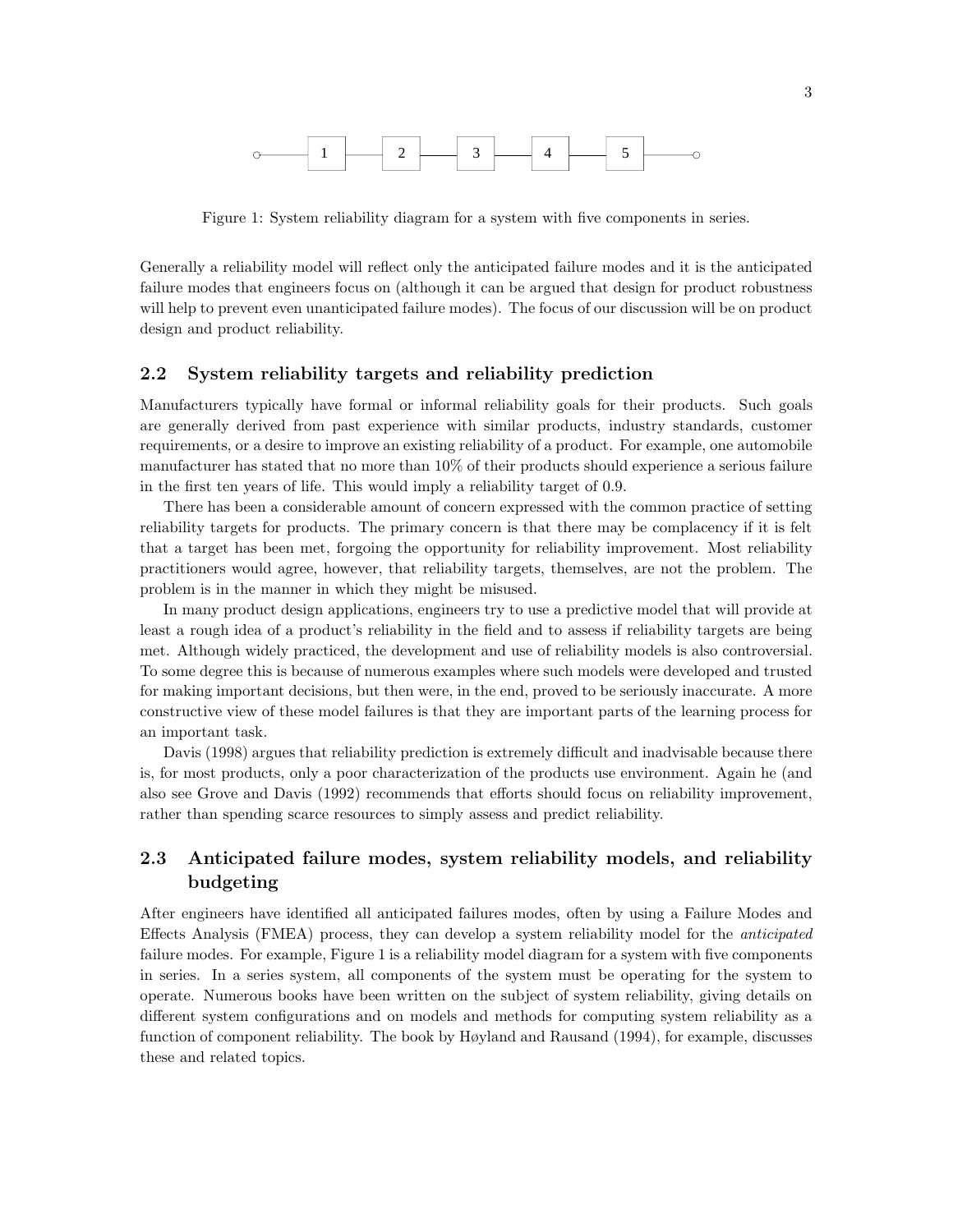

Figure 2: Reliability of a System with s Identical Independent Components in Series.

For a simple series system with  $s$  independent components, like the one depicted in Figure 1, the failure time distribution of the system is simply the distribution of the minimum failure time of the s components.

$$
F(t) = 1 - \prod_{i=1}^{s} [1 - F_i(t)]
$$

where  $F_i(t)$  is the failure time distribution of component i. Of course, reliability  $R(t)=1 - F(t)$ .

One aspect of the series system model is that in order to have high system reliability, individual component reliabilities have to have extremely high reliability. For example, for the five component system, if all components have reliability 0.9, the system reliability will be only  $0.9^5 = 0.59!$ Figure 2 (from Chapter 15 of Meeker and Escobar 1998) shows this effect more generally. These curves illustrate the difficulty of achieving high reliability as product part count increases. Indeed, one of the reliability engineer's rules of thumb is to "keep the part count down."

One part of product design is typically to draw up a "reliability budget" that specifies a reliability target for each component such that the system will meets its reliability target. Generally achieving high reliability is much easier for some components than it is for others.

#### **2.4 Unanticipated failure modes**

A system reliability model accounts only for the failure modes that engineers anticipate and put into their reliability model. Often, however, it is the unanticipated failure modes that cause the most serious and costly reliability problems. It is for this reason that an important part of any Reliability by Design program should have as one of its goals to discover and eliminate potentially important failure modes as early as possible. Tools for identifying failure modes include (roughly in order of increasing cost) engineering knowledge and previous experience, FMEA in up-front design, highly accelerated life testing (known as "HALT" tests), and early feedback from the field. HALT tests subject prototype subassembly units or systems to higher than usual operating/environmental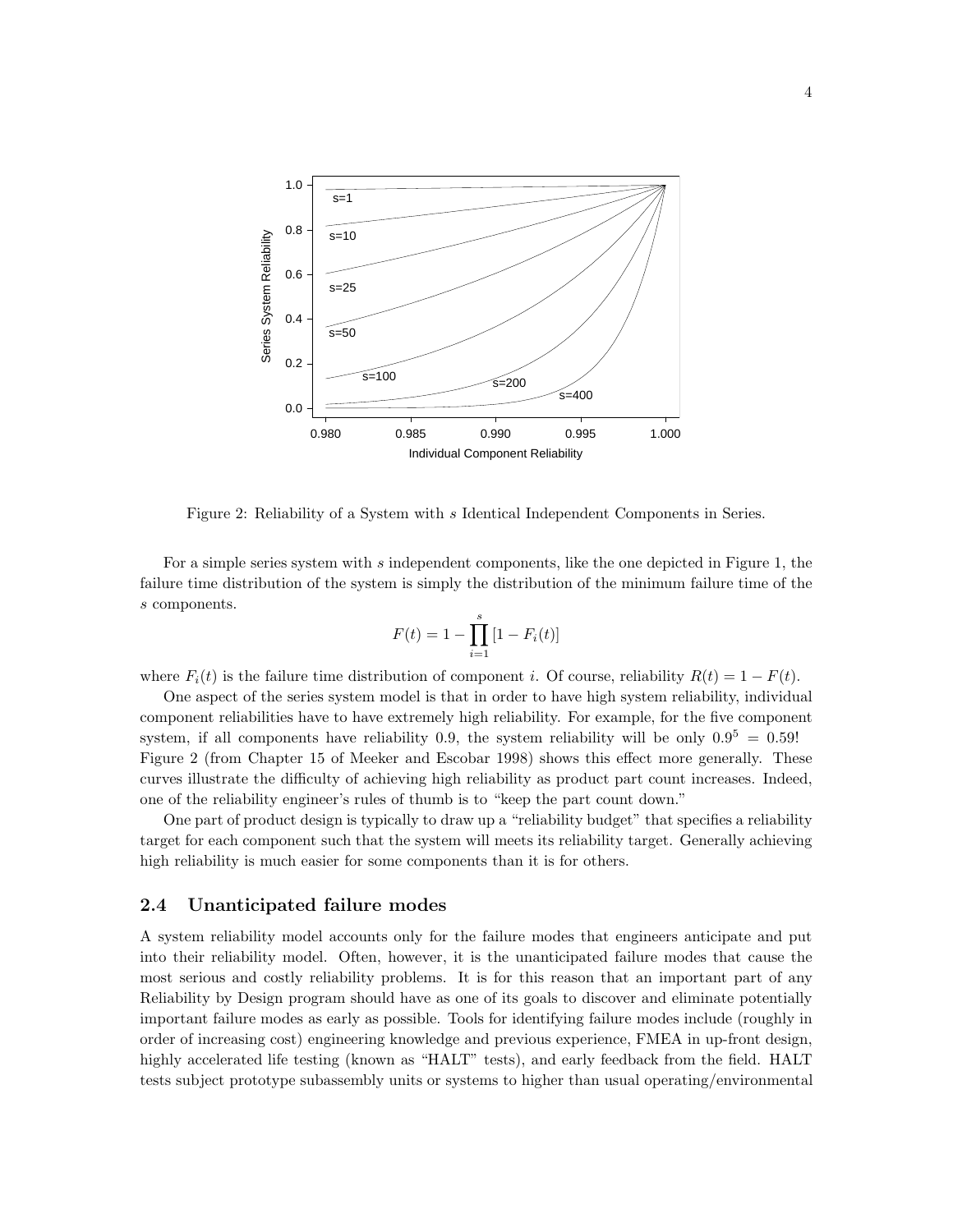conditions in order to shake-out design weaknesses. McLean (2000) describes the use of HALT testing, in detail. HALT tests (variations of which go by other names, life Stress-Life testing) are primarily engineering tests to discover failure modes and, as such, provide little data that can be used to quantify or predict product reliability (generally because the discovery of a new failure mode results in a design change that would render past data uninformative for the new design). Such tests are, however, an important part of many engineering product design processes.

Some products undergo "beta testing," where early-production units of a product are released for use, preferably in a high-use, friendly-customer environment (e.g., testing washing machines in a laundromat).

Generally, the longer that it takes to identify a failure mode, the more expensive it is to fix it. This implies that it is poor practice to rely on data from the field to discover potential failure modes and that considerable effort in this direction is needed early in the design process.

#### **2.5 Inputs to reliability models**

As described above, the inputs for a reliability model include:

- An identification of failure modes.
- A system structure model in which there is a "component" corresponding to each possible failure mode and providing a description on the effect that component failure has on system failure.
- A probability or statistical model providing information about the reliability of the individual components, as a function of the use environment.
- A description of the product use environment (including, for example, distributions of use rates and stresses).

Inputs to a reliability model become more complicated when components have failure time distributions that are not independent. In such cases, the dependency should be modeled (e.g., by using bivariate or multivariate failure time distributions).

In many applications the use environment will be dynamic, changing over time. For example, jet engines experience different amounts of high, medium, and low levels of temperature and physical stress and the effect of such "spectra" of stresses needs to be part of the reliability model.

Determining the needed model inputs under stringent time and economic constraints is always a challenge. Typical sources of information (roughly in order of increasing cost) are:

- Engineering knowledge (e.g., values that can be found in handbooks).
- Previous experience.
- Analysis based physical/chemical models that relate to failure (e.g., chemical kinetic models of degradation or finite element models to describe the effect of stress distributions on failure).
- Physical experimentation and accelerated testing.

When none of the usual sources of information provide the needed information to the desired degree of accuracy, engineers will typically build into the product or process, conservative "factors of safety."

A major challenge in the use of information from a combination of sources is in the development of methods to quantify uncertainty. One promising approach to this problem is the use of "responsible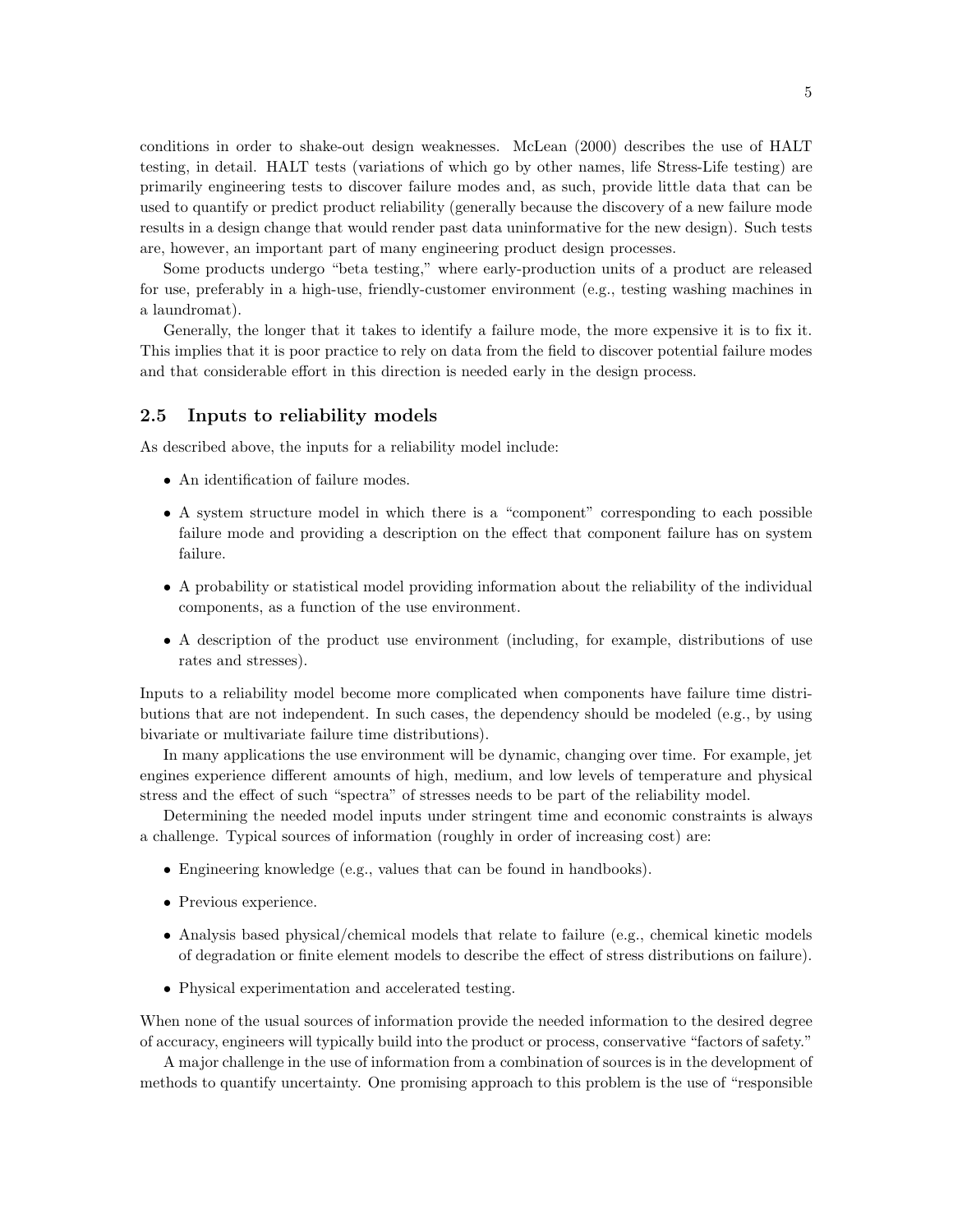Bayesian methods." Here we define "responsible Bayesian methods" to mean the use of Bayes methods in which only prior information with a firm basis is included in the analysis. An example of such a procedure is the Los Alamos National Laboratory PREDICT process. For more information, see www.stat.lanl.gov/projects/predict.shtml.

# **3 Reliability demonstration versus reliability assurance**

Managers need to have information about reliability before making product-release decisions. Potential customers need reliability information before deciding to purchase a product. Thus, there is a desire to "demonstrate" product reliability.

#### **3.1 Traditional reliability demonstration**

Traditional reliability demonstration is essentially a statistical hypothesis test. It answers the question "do the data provide enough evidence to reject the null hypothesis that reliability is equal to the target." Rejecting the null hypothesis provides a demonstration that the reliability target has been met. Under minimal assumptions one obtains a go no-go assessment of each test unit and uses a binomial distribution to describe the failure probability. Then to demonstrate that reliability at 20,000 cycles is 0.99 (or equivalently that the 0.01 quantile of the failure time distribution  $t_{0.01} = 20,000$ , with 90% confidence, requires testing at least 230 units for 20,000 cycles with zero failures (i.e.,  $n = \log(\alpha)/\log(1-p) = \log(0.10)/\log(0.99) \approx 230$ ). To have just an 80% chance of passing the test requires that the true reliability be approximately 0.999 (i.e.,  $Pr(\text{pass test}) = 0.999^{230} = 0.794 \approx 0.80$ .

The required sample size can be reduced by making certain assumptions (e.g., about the form of the failure-time distribution) and trading a longer test for a smaller sample size. Such assumptions are, however, generally not possible for a system with many failure modes, especially because acceleration of all potential failure modes in an integrated product is difficult or impossible.

#### **3.2 A feasible application of reliability demonstration**

Although it is generally impossible to formally demonstrate the desired high levels of reliability for an entire system in a timely manner, it may, under certain circumstances, be feasible to demonstrate reliability for a component or for a system with respect to a particular failure mode. This can be done by making certain assumptions and conducting an accelerated test. As described in Section 10.6.2 of Meeker and Escobar (1998), by assuming that life has a Weibull distribution with a shape parameter of  $\beta$ , a zero-failure test that runs for  $k \times 20,000$  cycles requires a sample size of

$$
n \ge \frac{1}{k^{\beta}} \times \frac{\log(\alpha)}{\log(1-p)}
$$

to make the desired demonstration. For the general discussion here, we will assume that  $\beta > 1$ , suggesting a wearout type of failure mechanism.

For demonstration described in Section 3.1, by assuming that life has a Weibull distribution with a shape parameter of  $\beta = 2$ , a zero-failure test that runs for  $6.77 \times 20,000$  cycles will provide the required demonstration with a sample size of only  $n = 5$  units. Increasing the sample size n will reduce the length of the test through k and the relationship between n and k depends on  $\beta$  (with larger  $\beta$ , shorter tests result). The probability of passing the test is again the probability of 0 failures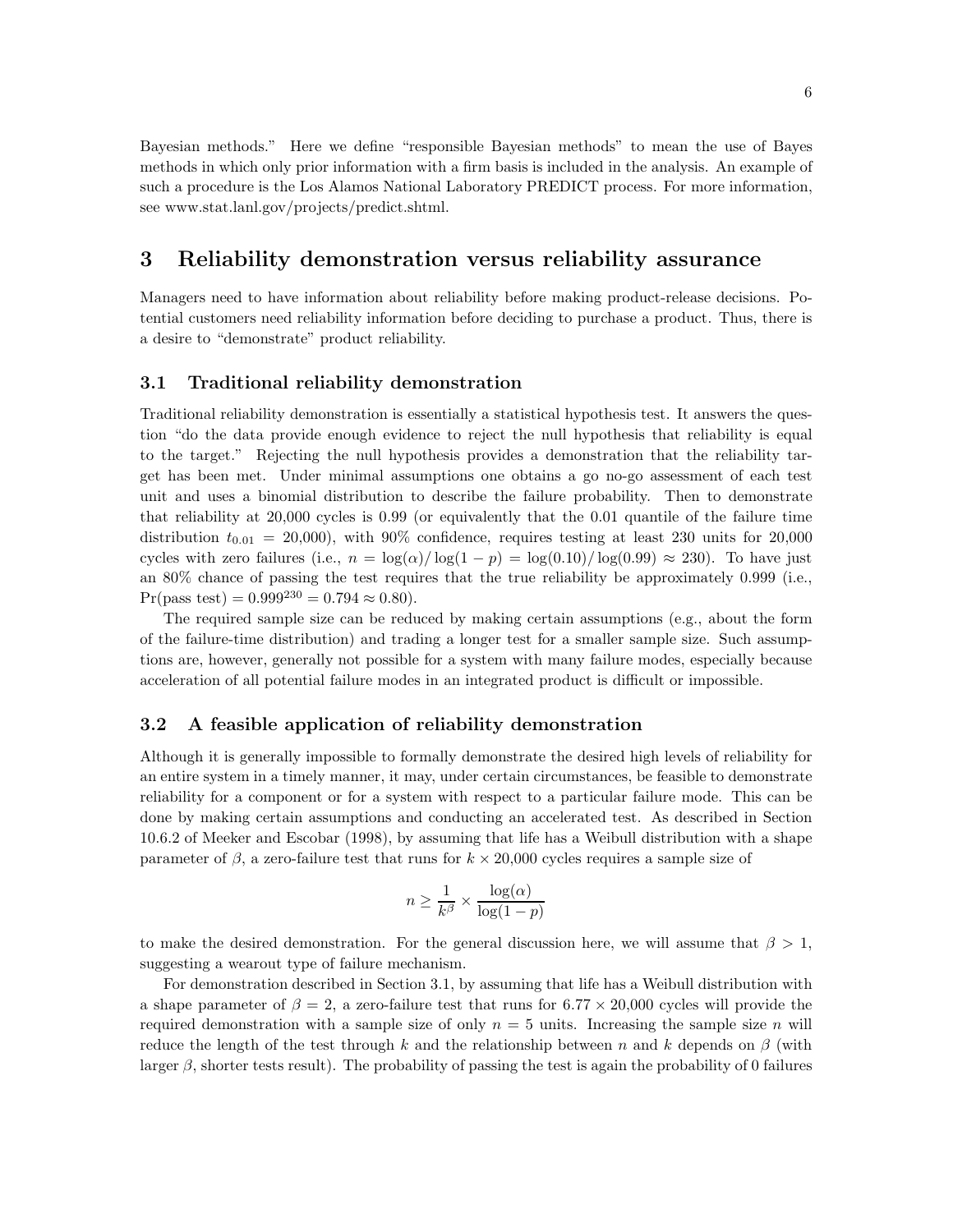which, interestingly, is the same as the Pr(pass test) for the binomial test. That is (again taking the actual reliability to be 0.999),

Pr(pass test) =  $0.999^{\log(\alpha)/\log(1-p)} = 0.999^{\log(0.10)/\log(0.99)} = 0.795$ 

Note that Pr(pass test) does not depend on  $\beta$  or n. The tradeoff here is that the Weibull test must be longer and that  $\beta$  must be greater than or equal to the assumed value (e.g., if there are infant mortality failures that could cause  $\beta$  to be smaller than the assumed value) If  $\beta$  is less than the assumed value, the demonstration will be invalid. In some places, it is recommended to take  $\beta = 1$ , which would be a safe (conservative) assumption if the failure mode is known to be a wearout failure mode.

#### **3.3 Reliability assurance**

For complete, complicated, expensive systems, traditional reliability demonstration tests are not practicable. Reliability assurance is the alternative. Reliability assurance is a procedure based on reliability modeling and combining information from various sources. Inputs to a reliability assurance procedure for a system would generally include knowledge of:

- System structure (how components fit together and interrelate).
- Possible failure modes and their effect on system operation.
- Reliability of individual components and interfaces (including software).
- Knowledge of how the product will be used as well as the environment or environments in which the product will be used.
- Benchmark design information from similar, competing products.

#### **3.4 Structured programs for reliability by design**

The idea behind "Reliability by Design" is to build quality and reliability into the product at the design phase and to make the product insensitive (or robust) to variabilities in the production and use environments. The ideas are not new. For example, in 1990, a team at ATT Bell Laboratories published a handbook, ATT (1990), describing a suggested procedure for "Reliability by Design." More recently, Design for Six Sigma (or DFSS as implemented at GE) has the DMADV steps: Define, Measure, Analyze, Design, Verify. There are, of course, other similar company-specific reliability improvement programs that mandate the use of up-front analysis to provide a degree of assurance that a company's product will have the needed level of reliability. Simple web searches for "Design for Reliability" and "Reliability by Design" turned up hundreds of hits. Design for Reliability generally implies the use of up-front analysis and testing (as needed) in product and process design to eliminate problems before they occur. This is in contrast to the traditional Build, Test, Fix, Test, Fix, ... approach that is implied by the "reliability growth modeling" approach to reliability management (e.g., MIL-HDBK-189 1981).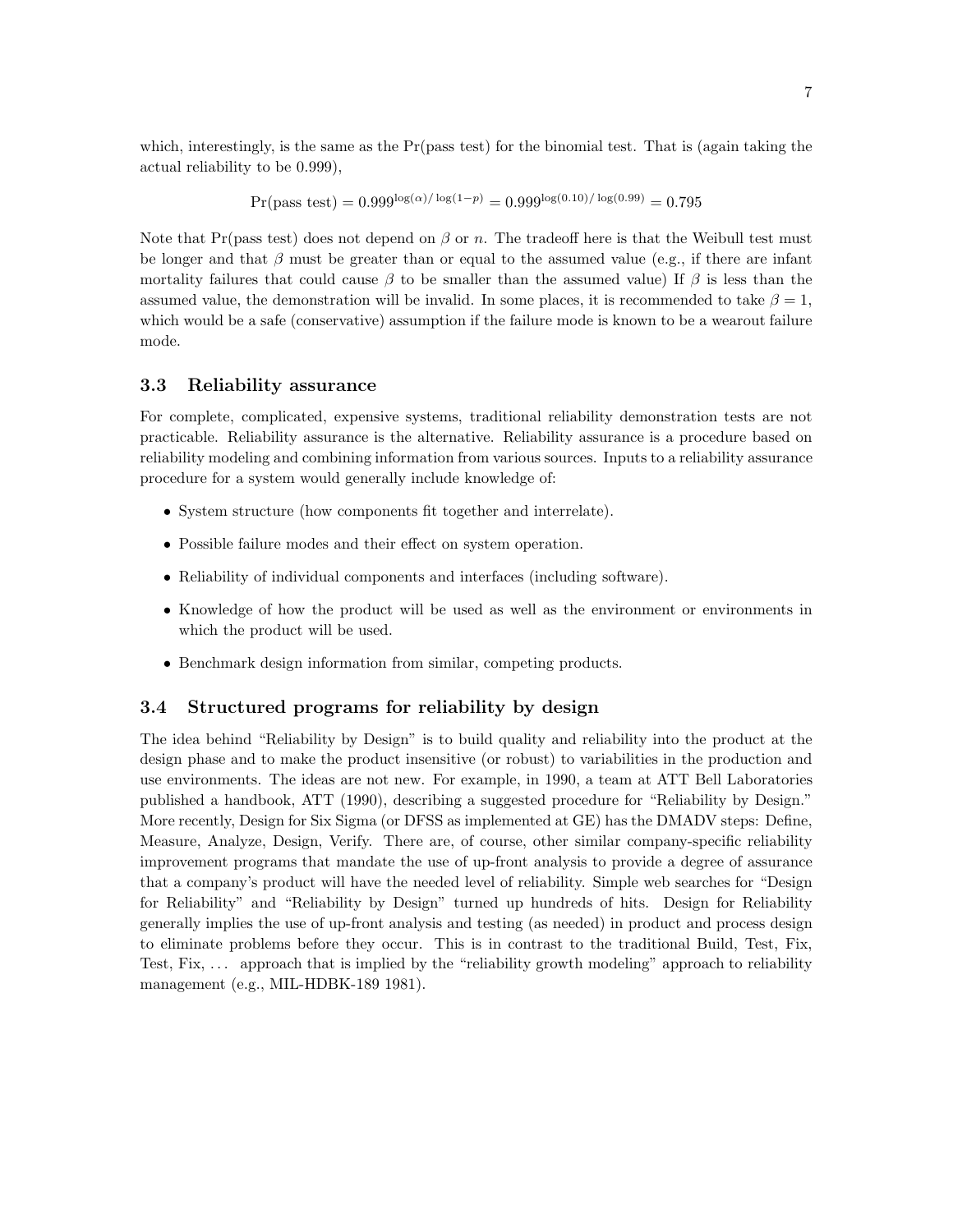

Figure 3: Three-sigma quality characteristic

# **4 Quality and reliability**

### **4.1 The effect of variability**

Figures 3 through 6 illustrate one view of the relationship between quality and reliability. Suppose that the distributions represent some particular product characteristic (e.g., the resistance of a resistor), which will cause degradation of customer-perceived performance (e.g., decreased signalto-noise ratio) if the characteristic is near to, either inside or outside, of the specification limits. Figure 3 reflects barely acceptable 3-sigma quality. Although the customers whose product is near the center of the distribution may be happy with their product's performance, those closer to the specification limits are less than fully pleased. Over time, as illustrated in Figure 4, there will be drift caused by wear, chemical change, or other degradation, moving more and more customers toward or outside of the specification limits—causing serious reliability problems.

Figure 5 contrasts good quality and poor quality. The point of Figures 4 and 5 is that being within the *specification limits* is not sufficient. Even at time 0, customers near to, but inside of the specification limits may be unhappy with product performance. Assuming that the distribution of the quality characteristic starts in the center of the specification region, smaller variability means that more customers have product close to the target and that these products are more likely to stay within the specification limits over time, providing higher reliability. As illustrated in Figure 6, with good quality, even with expected drift over time, customers will, generally, continue to have good performance—quality over time or high reliability.

#### **4.2 Inspection versus control**

Kackar (1989) and Phadke (1989, page 15) describe a costumer preference study published by the Japanese newspaper *Asahi*. The results of that study showed that United States consumers preferred Sony color television sets manufactured in Japan over Sony color television sets manufactured in the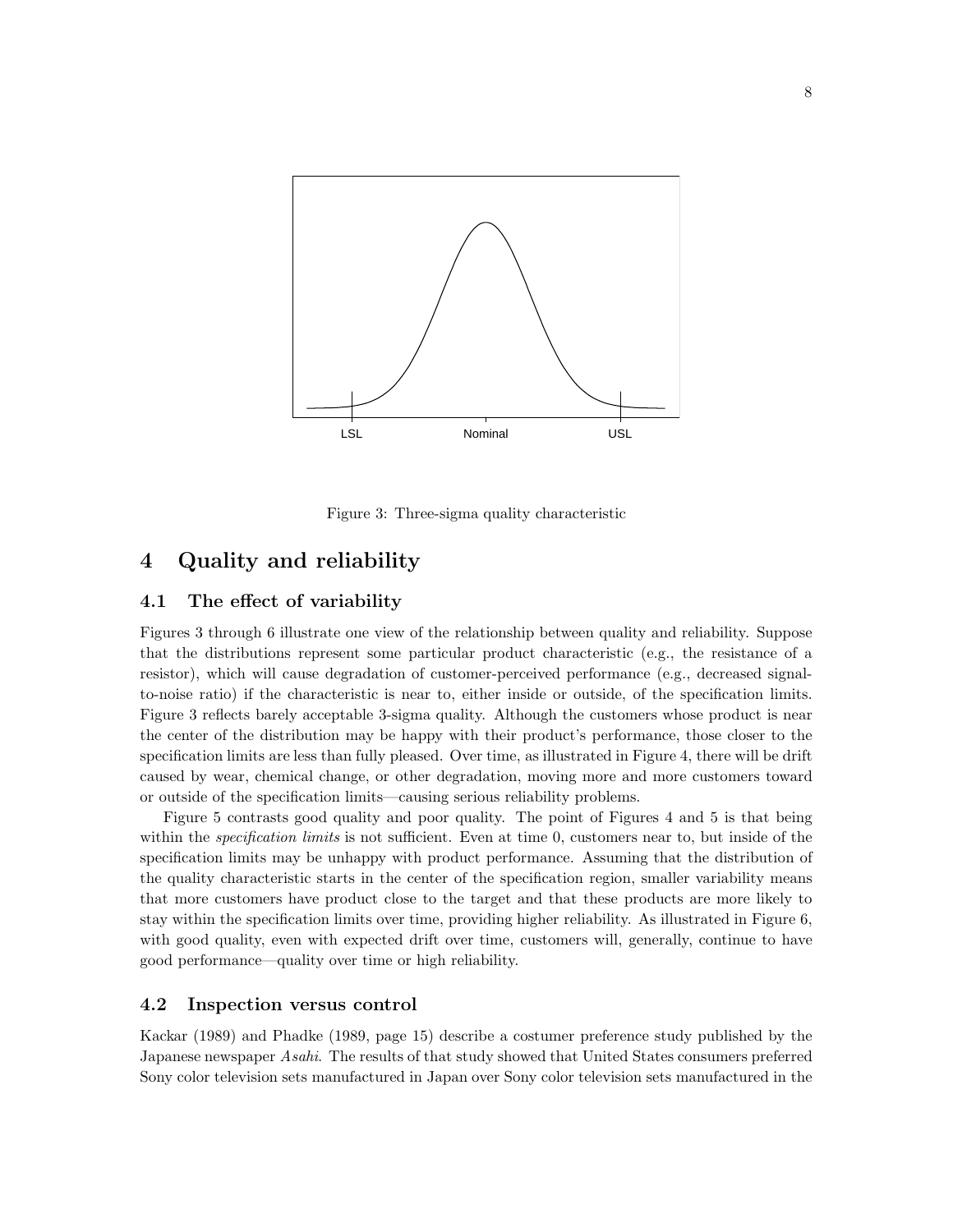

Figure 4: Drifting three-sigma quality characteristic



Figure 5: Good and bad quality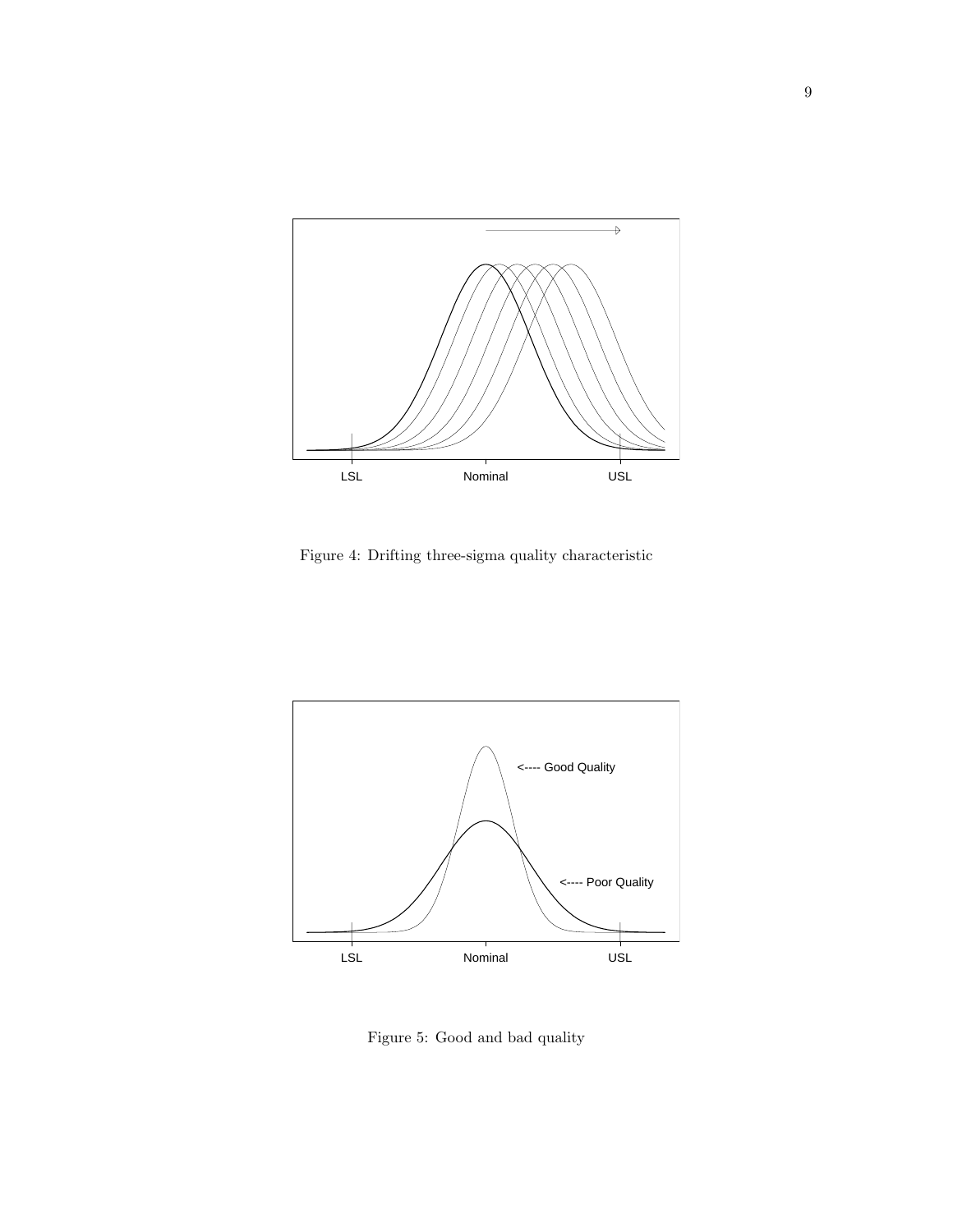

Figure 6: Drifting six-sigma quality characteristic

USA. Initially, this was surprising because both companies had identical design and tolerance limits for manufacturing of the color television sets. Careful analysis showed, however, that Sony Japan's distribution of a particular color-density quality characteristic was highly concentrated about its target with only a small fraction (about 0.3%) of units outside the specification limits. Although Sony USA had almost no units outside the specification limits, the distribution within the specification limits was highly variable. Presumably, Sony Japan was focused on keeping the quality characteristic close to target while Sony USA was focused in meeting the tolerance limits by inspecting out the non-complying products, leading to more scrap, higher manufacturing costs, lower quality, and, ultimately, lower reliability and lower customer satisfaction for Sony USA color television sets.

It is often said that variability is the enemy of quality. Variability is also the enemy of reliability. Examples of important sources of variability are manufacturing (including operators, machine degradation, raw materials), environmental conditions (e.g., stresses, temperature cycling, moisture, dust, and even insects), and customer use rates. Reduction of input variability and reduction in the transmission of input variability to customer perceivable variability are important goals for engineering design.

# **5 Robust design for improved reliability**

#### **5.1 Basic concepts**

Robust design is an important, widely known (at least among statisticians working in the area of quality), but still under used concept in quality and reliability. Robustness can be defined as the ability (for a product or a process) to perform its intended function, in an effective manner, under a variety of operating and environmental conditions (including long-term wear or other degradation). Operationally, the challenge is to design a product or process such that it will be robust to the expected environmental "noises" that a product/process will encounter in its manufacture or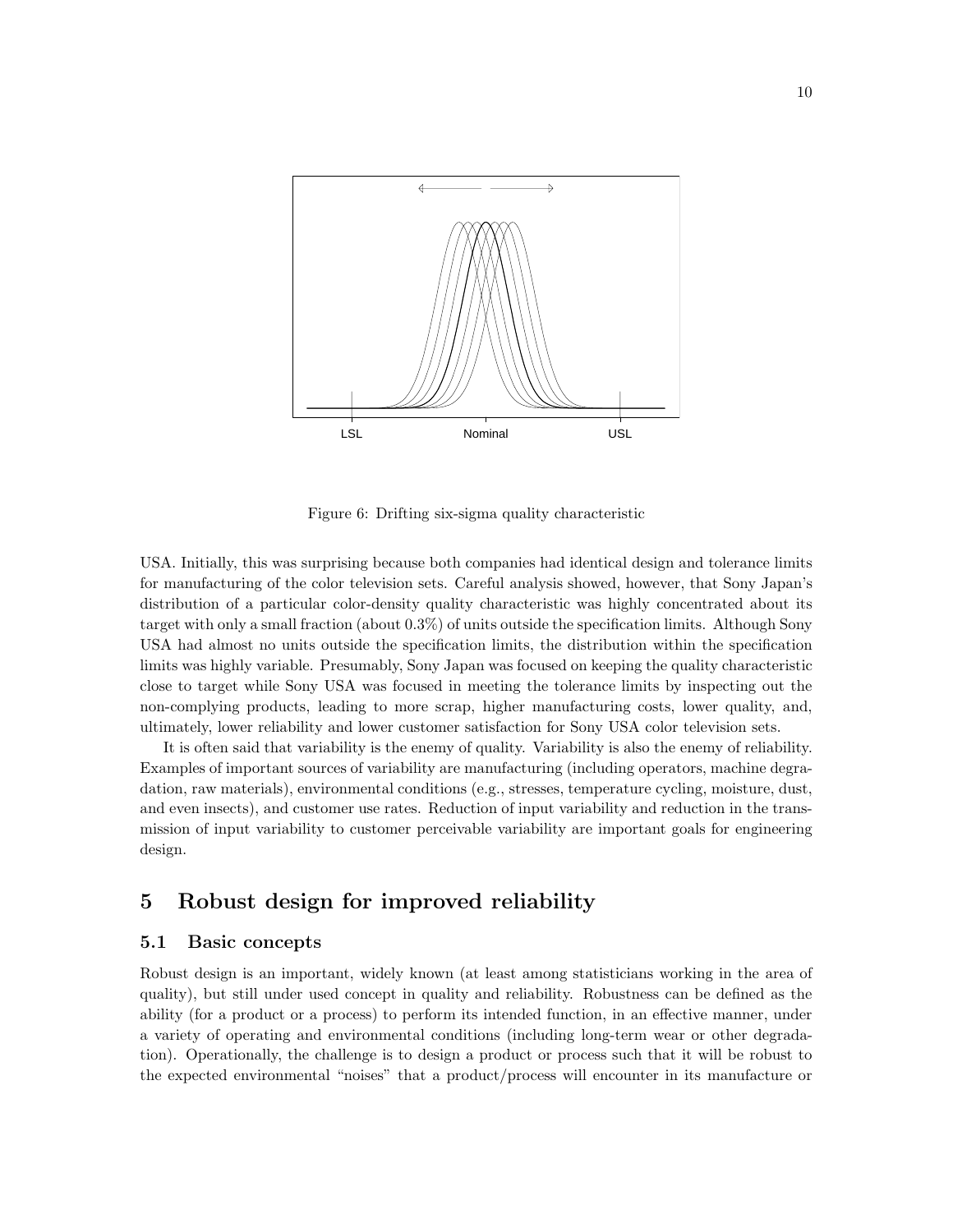

Figure 7: Causes of variation in a quality characteristic Y .

operation and to do this in a manner that is economically efficient. While these methods are usually thought of as primarily for the improvement of quality, it is clear that they also have an important role in the improvement of reliability (especially when we recall that reliability is defined as quality over time).

Robust design uses design of experiments during the design stage of a product and its manufacturing process to determine the design parameters that maximize its quality. The operational/technical ideas behind robustness derive from the important engineering ideas that were brought to us by Genichi Taguchi. Taguchi suggested a methodology, based on ideas of statistically designed experiments, that can be used to improve product or process designs by reducing the transmission of variability. The important concepts have been refined and explained by individuals and in places too numerous to mention here, but include, for example, the book-length treatments by Phadke (1989), Grove and Davis (1992), Logothetis and Wynn (1994), Wu and Hamada (2000), and Condra (1993).

Engineering design can be viewed as a complicated optimization problem (although it is not clear how useful it is to do so, given our inability to quantify all of the inputs and especially intangible costs). This begs the question of whether the tools of robust design would be useful for a product or process design that already had been very well engineered (and thus was already very close to optimum). In discussion with statisticians and engineers working in manufacturing, we have been assured, almost uniformly, that few, if any, such designs exist, although clearly this must be product and industry specific.

#### **5.2 Transmission of variability**

As suggested by Figure 7, various environmental noises in manufacturing and product use lead to variability in process or product variables  $(X$  variables) which in turn cause variability in quality characteristics (Y variables) that are important to the customer.

In terms of probability distributions, this is illustrated with linear transfer functions in Figure 8. Note the interaction between  $X_1$  and  $X_2$  in their relationship with Y. Suppose that  $X_1$  is a "noise" variable that may be difficult or impossible to control in the operation of the product or process (e.g., ambient temperature, use rate, or variable concentration of an input to a chemical process).  $X_2$  is a "design" variable that can be chosen by the product/process designers.

There are, basically, two ways to reduce the variability in  $Y$ .

- Reduce the variability in the  $X$  variables by, for example, protecting the product from environmental noises or controlling production inputs more carefully (e.g., screening inputs like component characteristics).
- Reduce the transmission of variance through the transfer function.

The former alternative, commonly known as Tolerance Design, is often impossible or unreasonably expensive. Figure 8 suggests, however, that choosing the lower level of  $X_2$  reduces the effect that  $X_1$ variability has on the variability of output  $Y$ . By exploiting the interaction between a noise variable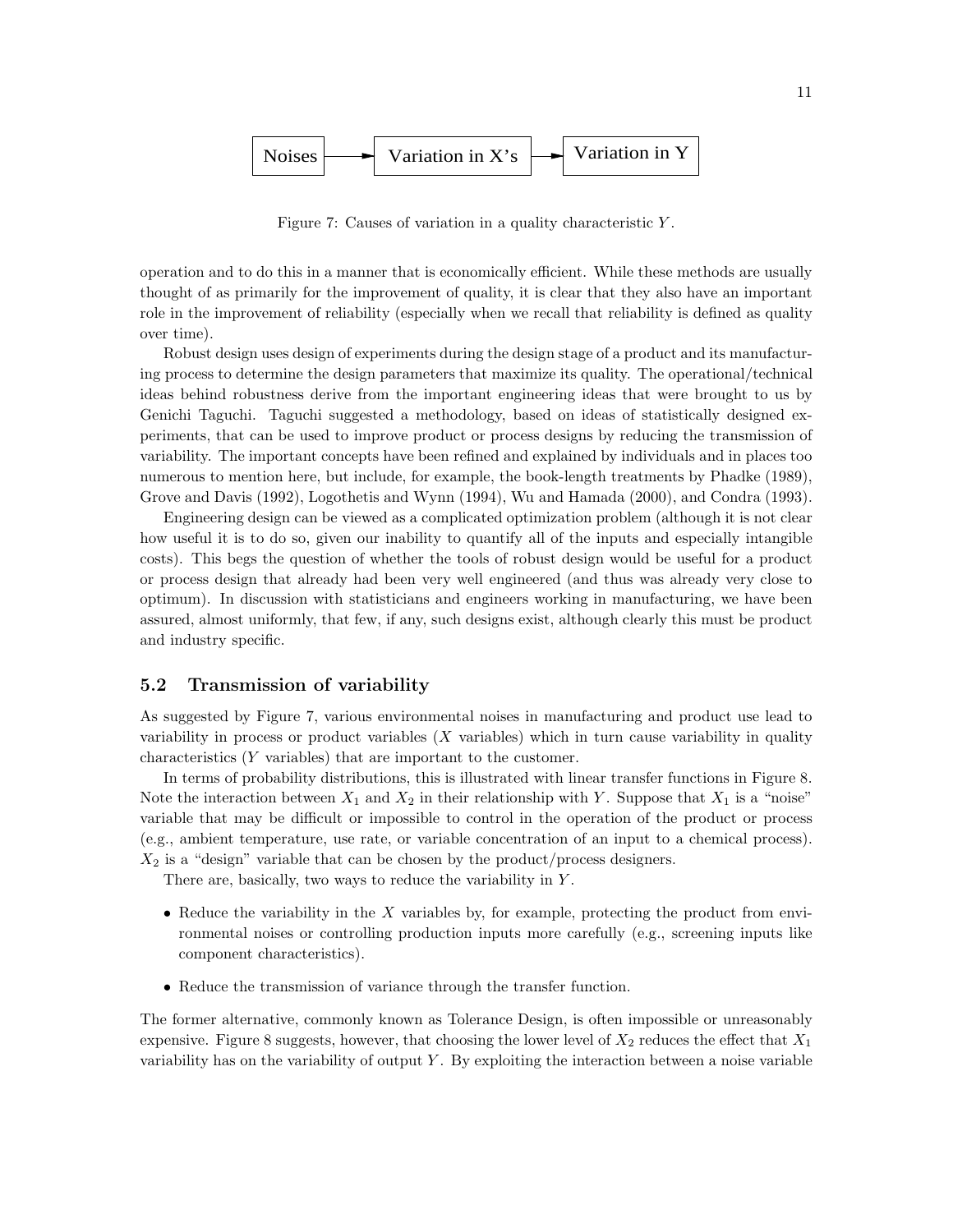

Input (X1)

Figure 8: Transmission of variability from an input (noise factor) to an output (quality characteristic)

 $(X_1)$  and a design variable  $(X_2)$ , it may be possible to reduce the variability in Y by making relatively inexpensive changes to the level of  $X_2$ .

The experimental strategy suggested by Genichi Taguchi has been refined and explained by others mentioned above. This strategy provides a framework that will allow engineers to identify design variables and settings that will lead to a more robust and reliable product. It should be mentioned that it is not always possible to identify and/or control the noise factors. In such cases designed experiments can still be used in an effort to discover design variables that will have an effect on the variability of the output.

For a more complete discussion of these ideas, see, for example, Chapter 10 of Wu and Hamada  $(2000).$ 

#### **5.3 Examples**

There are numerous examples in the text books mentioned in Section 5.1 and in the engineering literature that illustrate how the methods of robust design can be used to reduce transmission of variability and thereby economically improve reliability. For example, Phadke (1989) describes an electronic circuit design, wherein appropriate choices of the value of a resistor and setting of gain can be used to reduce variability and at the same time keep voltage (a quality characteristic) on target.

Wu and Hamada (2000, chapter 10) describe and present several examples including experiments that were run to improve the reliability of a gear and a leaf spring.

Byrne and Quinlan (1993) show how the reliability of a mechanical speedometer cable was improved by reducing the variability in shrinkage of the cable over time. This was done by appropriate choice of wire braid and wire diameter.

Grove and Davis (1992, Section 8.2) describe the results of an experiment that was used to discover that weld strength (and thus reliability of the part being manufactured) could be increased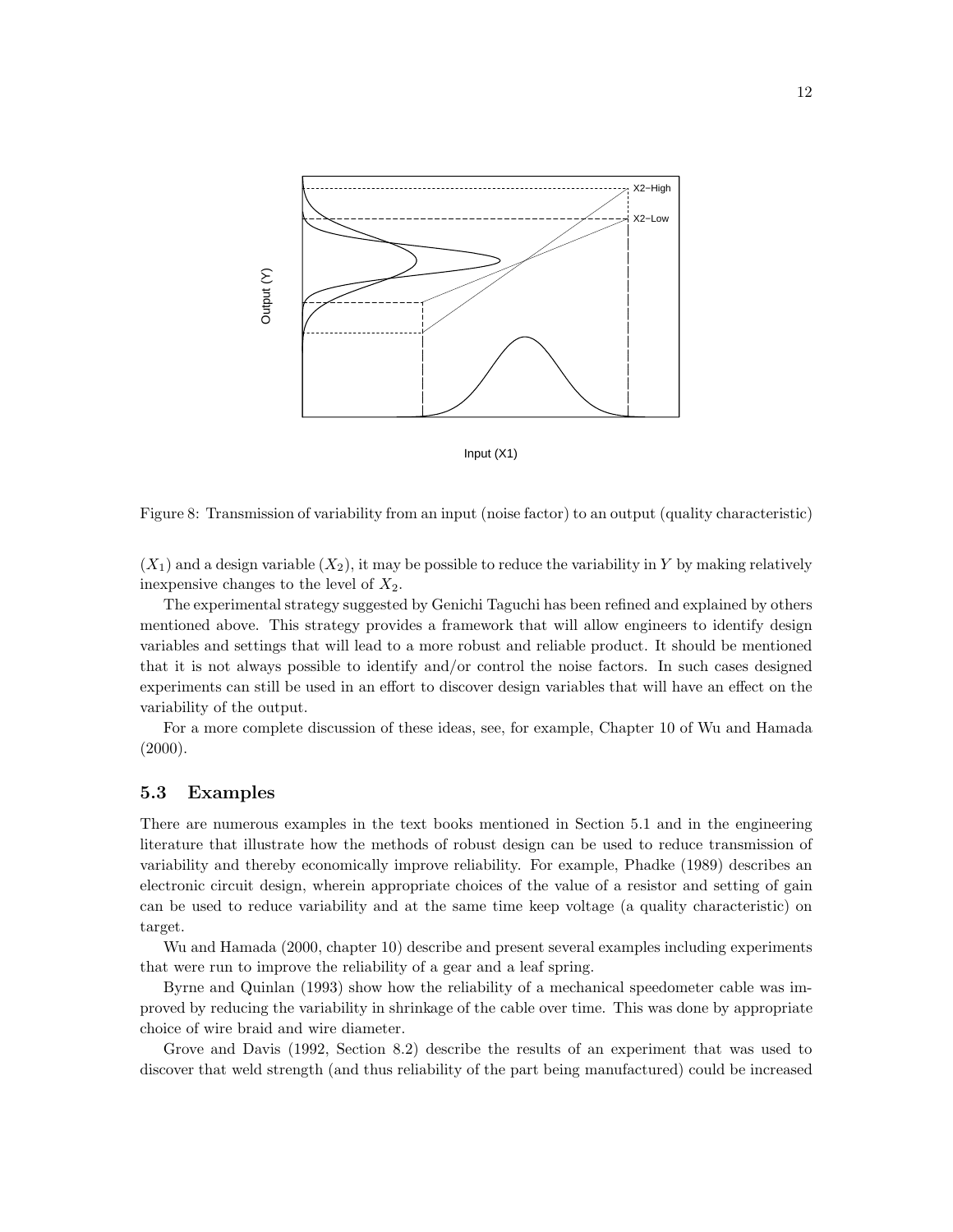by simply changing the force with which the pieces of metal were held together while being welded.

In an unpublished internal automobile company technical report, the rate of piston wear was reduced substantially over a mixture of noises variables characterized as operating conditions (notably engine starts in warm and cold environments) by appropriate choices of piston design dimensions and parameters for the lubrication system.

# **6 Reliability data and models**

This section uses a sequence of examples to describe and illustrate some of the important data types and corresponding reliability models and analyzes for the data. Data analyzes were done with the SPLIDA system procedures for life data analysis (see Meeker and Escobar 2003).

### **6.1 Distinguishing features of reliability data and models**

For reliability data analysis, the standard statistical models used in basic statistics courses need to be extended in various directions:

- The normal distribution is rarely used as a model for failure times (instead we use distributions for positive responses such as the lognormal and Weibull distributions).
- Simple moments estimators (means and variances) and ordinary least squares estimators rarely provide appropriate methods of analysis. This is because reliability data are often censored or truncated or have other complications. Instead, simple graphical methods are combined with maximum likelihood estimation for fitting parametric models.
- Model parameters and regression coefficients are not of primary interest. Instead, failure rates, quantiles, probabilities, and reliabilities are needed.
- Extrapolation is often required (e.g., have one year of data, but want proportion failing after three years or have data at high temperatures and need to estimate a failure-time distribution at low temperature).

### **6.2 Use of physical/chemical models in reliability engineering**

As mentioned above, extrapolation is often required in reliability engineering/statistical analyses. Extrapolation is always risky and the basis for extrapolation is generally large amounts of past experience or, preferably, the use of physical/chemical models that describe the physical failure mode mechanisms. Some failure models have been studied extensively over the past decades (for example fatigue in mechanical systems and many mechanisms that cause failures in microelectronics applications). Although the development of such models is challenging, expensive, and time consuming, once the models are available, they will often provide long-term benefits.

### **6.3 Accelerated testing**

Most modern products are designed to operate without failure for years, decades, or longer. Thus few units will fail or degrade appreciably in a test of practical length at normal use conditions. For example, the design and construction of a communications satellite, may allow only 8 months to test components that are expected to be in service for 10 or 15 years. For such applications, Accelerated Tests (ATs) are used widely in manufacturing industries, particularly to obtain timely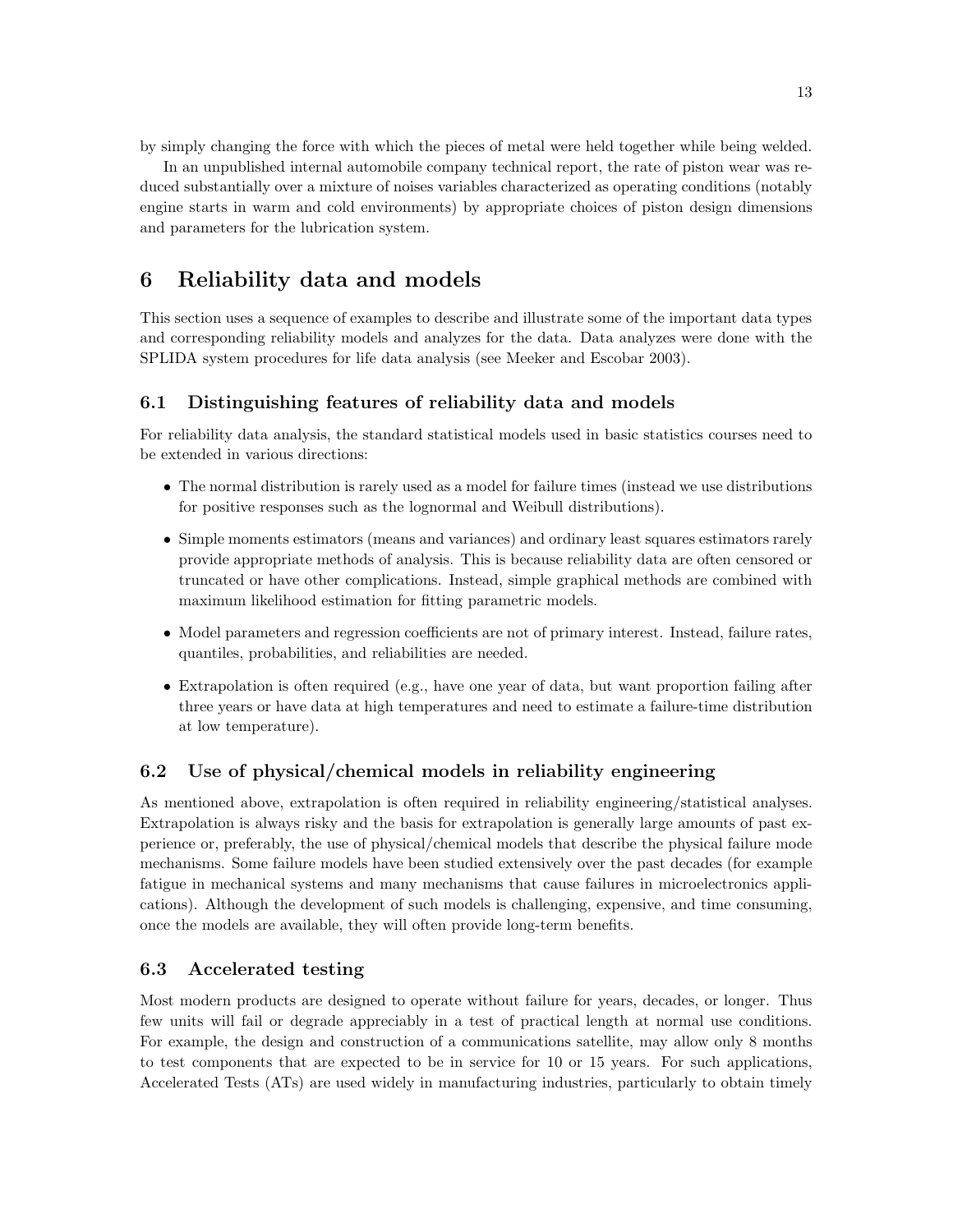information on the reliability of simple components and materials. Virtually all laboratory life tests are accelerated in one manner or another.

Consider the following methods of accelerating a reliability test:

- Increase the use-rate of the product. For example, in a life test of a toaster component, one might test toasters 200 times each day. Assuming a typical use profile of 2 uses per day, a test running 12 days could estimate the life distribution out to 1200 days (more than 3 years). The basic assumption underlying use-rate acceleration is that life can be adequately modeled by cycles of operation and cycling rate (or frequency) does not affect the cycles-to-failure distribution.
- Many failures are caused by chemical degradation. The rate of degradation can often be accelerated by testing at higher than usual temperatures.
- Units can be tested at higher than usual levels of stress (like mechanical stress, voltage stress, or pressure). A unit will fail when its *strength* drops below the level of stress to which a unit is subjected. Thus a unit at a high stress will generally fail more rapidly than it would have failed at low stress.

All of these methods require extrapolating from a model that relates the accelerating variable to life. The basis for the extrapolation is, preferably, a physical-chemical model, but often detailed physical knowledge is not available and empirical models, combined with past experience is used instead.

As an example, one of the most commonly used physical/chemical models is the Arrhenius relationship that describes the effect that temperature has on the rate of a simple chemical reaction. This relationship assumes that the failure mechanism can be adequately modeled as a simple one-step chemical or diffusion process. This model can be written as

$$
\mathcal{R}(\text{temp}) = \gamma_0 \exp\left(\frac{-E_a}{k_B \times \text{temp K}}\right) = \gamma_0 \exp\left(\frac{-E_a \times 11605}{\text{temp K}}\right) \tag{1}
$$

where R is the reaction of diffusion rate and  $\text{temp K} = \text{temp} \, {}^{\circ}\text{C} + 273.15$  is temperature in the absolute Kelvin scale,  $k_{\text{B}} = 8.6171 \times 10^{-5} = 1/11605$  is Boltzmann's constant in electron volts per °C, and  $E_a$  is the effective activation energy in electron volts (eV). The parameters  $E_a$  and  $\gamma_0$  are product or material and failure mode characteristics. It is important that  $E_a$  is not temperature dependent.

Of course, in practical applications acceleration models like the Arrhenius relationship may not be appropriate. In applications, however, more complicated physical/chemical models imply a more complicated time transformation function (e.g., Section 18.3.5 of Meeker and Escobar 1998 and Meeker and LuValle 1995).

### **6.4 Failure time data**

Failure-time data are, by far, the most common type of reliability data. Such data provide failure times for units that failed and running times for the unfailed (censored) units. Figure 9 is a failure data event plot for bearing cages installed in jet engines. The data come from Abernethy, Breneman, Medlin, and Reinman (1983).

Log-location-scale distributions are the most widely used distributions for modeling reliability data. This family of distributions includes the Weibull and lognormal distributions. The loglocation-scale distribution cdf is

$$
F(t; \mu, \sigma) = \Phi\left[\frac{\log(t) - \mu}{\sigma}\right], \quad t > 0.
$$
 (2)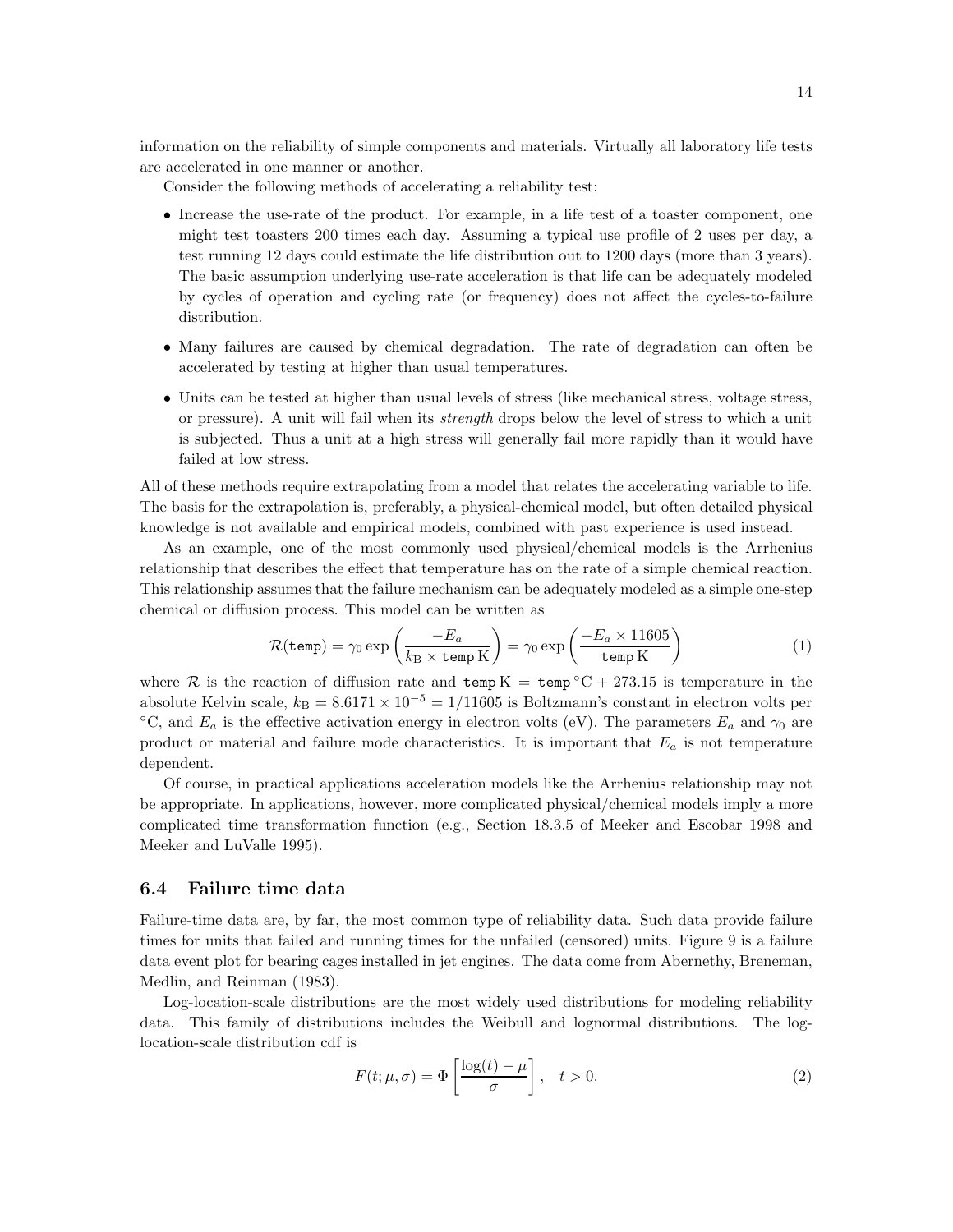



Figure 9: Failure pattern in the bearing cage data

In particular, when  $\Phi(z)=\Phi_{\rm sev}(z)=1-\exp[-\exp(z)]$ , the standard smallest extreme value cdf,  $F(t; \mu, \sigma)$  is the Weibull distribution (with scale parameter  $\eta = \exp(\mu)$  and shape parameter  $\beta = 1/\sigma$ , and when  $\Phi(z) = \Phi_{\text{nor}}(z)$ , the standard normal cdf,  $F(t; \mu, \sigma)$  is a lognormal distribution (with median  $\exp(\mu)$  and shape parameter  $\sigma$ ). In some cases there is physical/chemical justification for the use of one or the other of these distributions (e.g., see Sections 4.6 and 4.8 of Meeker and Escobar 1998). Many other distributions have also been derived from specific physical/chemical phenomena (e.g., the Birnbaum-Saunders distribution for fatigue-fracture failures). Other distributions have been suggested as more flexible generalizations of existing distributions (e.g., the generalized gamma distribution). Most commonly a distribution is chosen because it fits the data well (or, more appropriately because it has a long history of fitting well for a certain type of failure process).

Figure 10 is a lognormal probability plot of the bearing cage data giving the proportion failing as a function of hours of operation. The plotted points are a modified Kaplan-Meier (KM) estimate (i.e., points are plotted at half of the KM jump height at each failure) and the straight line is the corresponding maximum likelihood (ML) lognormal cdf estimate. The curved line going through the points is the Weibull cdf ML estimate. Lognormal pointwise confidence intervals are also depicted on the plot, expressing statistical uncertainty in the estimates. It is interesting to note that the Weibull ML estimate is approaching the lognormal confidence intervals, reminding us that the confidence intervals do *not* reflect model uncertainty and that extrapolation outside the range of the data can lead to large differences among different models.

Figure 11 shows accelerated life test data on an electronic device (originally from Hooper and Amster (1990), but also analyzed in Chapter 19 of Meeker and Escobar 1998) and the fitted Arrheniuslognormal model. Combining (1) and (2) with  $\Phi(z)=\Phi_{\rm nor}(z)$  gives the Arrhenius-lognormal accelerated life test model, which can be expressed as

$$
\Pr[T(\text{temp}) \le t] = \Phi_{\text{nor}}\left[\frac{\log(t) - \mu(x)}{\sigma}\right]
$$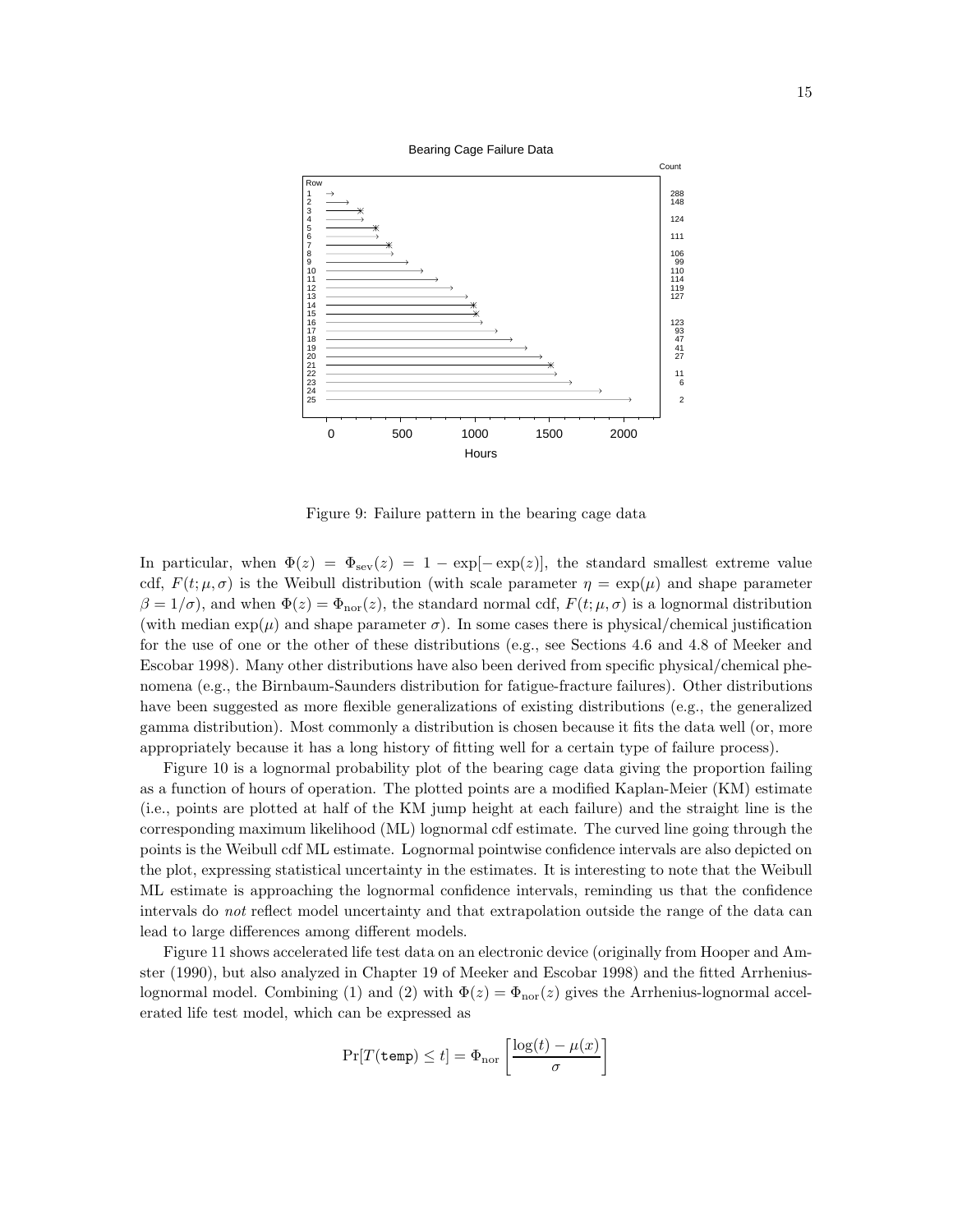

Figure 10: Lognormal probability plot for bearing cage data



Figure 11: Model plot of the Lognormal-Arrhenius model for accelerated test data for an electronic device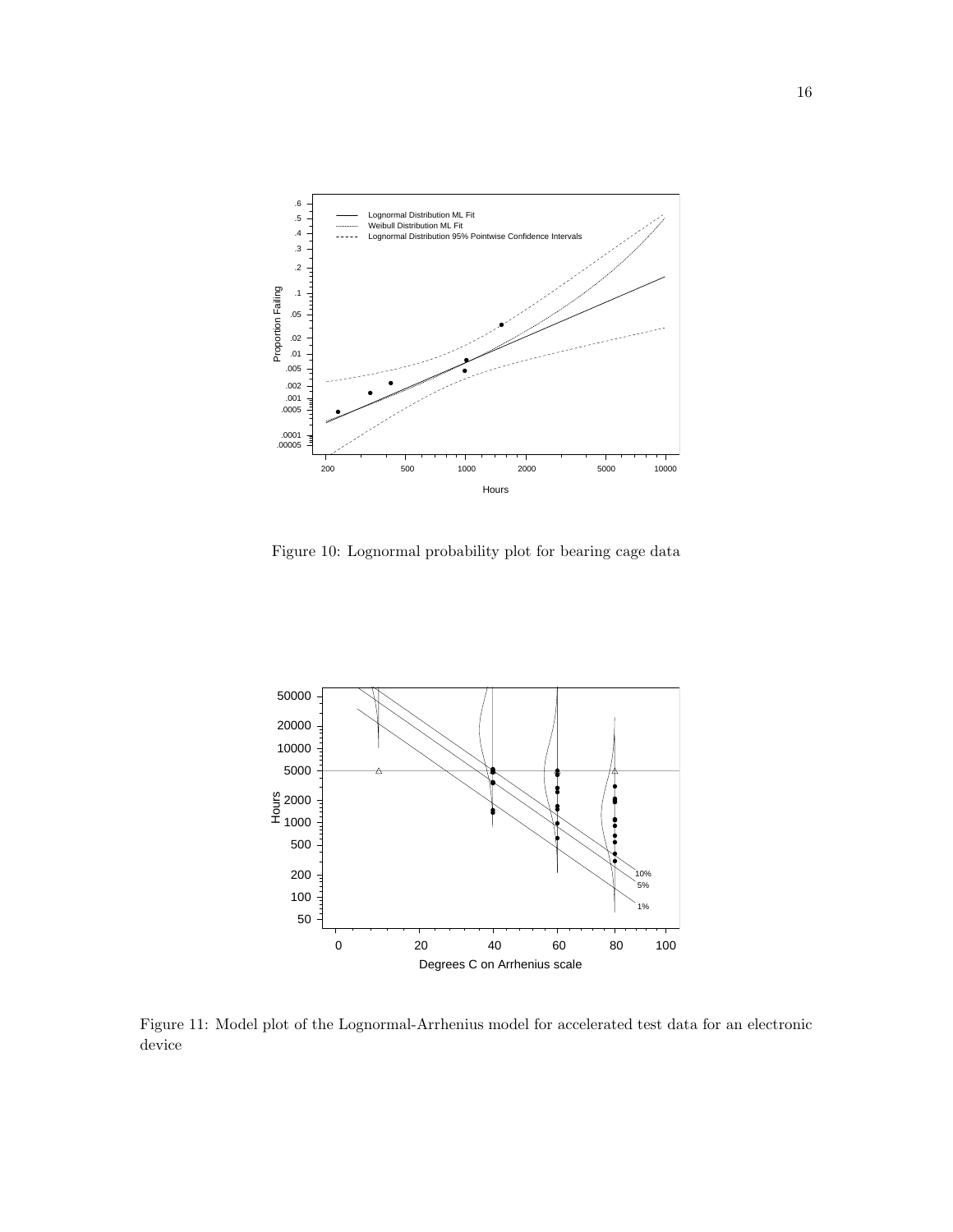

Figure 12: Adhesive bond B accelerated destructive degradation test

where  $\mu(x) = \beta_0 + \beta_1 x$ ,  $x = 11605/(\text{temp K}) = 11605/(\text{temp }^{\circ}C + 273.15)$ , and  $\beta_1 = E_a$  is the effective activation energy. The estimates corresponding to the fitted regression model shown in Figure 11 are the ML estimates (ML is needed because of the censoring).

Interestingly the Arrhenius time transformation function implies that  $\sigma$  is constant. This is because the time transformation function is linear and only changes the scale of time.

#### **6.5 Destructive degradation data**

Often reliability tests result in few or no failures. In some applications it is possible to measure a degradation variable instead, model the degradation process, and relate degradation to failure. This provides an indirect estimate of a failure-time distribution. Modeling degradation also brings us closer to the physics/chemistry of failure, allowing more information for assessing the adequacy of models.

Figure 12 shows destructive degradation data from an accelerated test on an adhesive used in manufacturing inkjet cartridges. The example comes from Escobar, Meeker, Kugler, and Kramer (2003). Table 1 shows the experimental setup. The 8 units at time 0 were destructively measured for strength (in Newtons) at the start of the experiment, with no aging. The other 80 units were aged at high temperatures and destructively measured at the times indicated in the table.

Note that in Figure 12, the Newtons axis is a logarithmic scale and the Weeks axis is a square root scale. The transformations implied by these scales were initially determined empirically as those that would linearize the degradation versus time relationship at the different levels of temperature, but it was learned later that there is physical/chemical justification for the choices.

The degradation rate is clearly temperature dependent and is assumed to be described by the Arrhenius relationship. This leads to the following model for the degradation strength distribution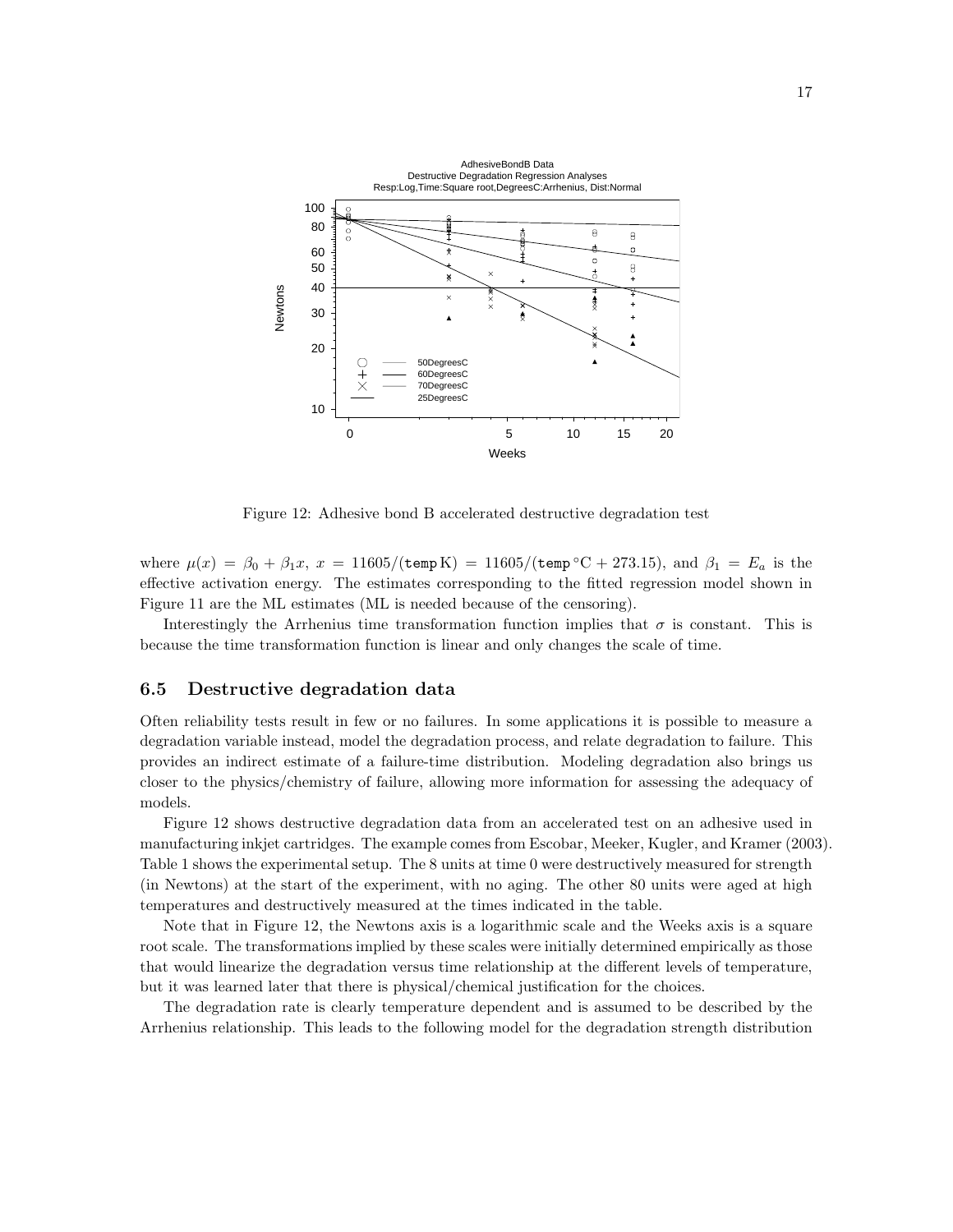| Temp        | Weeks Aged |                |          |   |    |              |
|-------------|------------|----------------|----------|---|----|--------------|
| $^{\circ}C$ | 0          | $\mathfrak{D}$ | 4        | 6 | 12 | 16           |
|             |            |                |          |   |    |              |
| 70          |            | 6              | 6        | 4 | 9  | $\mathbf{0}$ |
| 60          |            | 6              | $\Omega$ | 6 | 6  | 6            |
| 50          |            | 8              | 0        | 8 | 8  | 7            |
|             |            |                |          |   |    |              |

Table 1: Adhesive bond B test plan.

as a function of time and temperature

$$
F_Y(y; \tau, x) = P(Y \le y; \tau, x) = \Phi\left[\frac{y - \mu(\tau, x, \beta)}{\sigma}\right]
$$

where  $\mu(\tau, x, \beta) = \beta_0 + \beta_1 \exp(\beta_2 x) \tau$ ,  $y = \log(\text{Newtons})$ ,  $\tau = \sqrt{\text{Weeks}}$ , and  $x = -11605/({\degree}C_j +$ 273.15).

The goal of the experiment was to estimate the failure-time distribution at a nominal use temperature of 25◦C. Note the predicted degradation line for 25◦C in Figure 12. When strength degrades to 40 Newtons, a unit is defined to be a failure. With this definition, the degradation distribution implies a failure-time distribution which can be derived as

$$
F_T(t; x, \beta) = \Pr(T \le t)
$$
  
=  $F_Y(\mu_f; x, \beta) = \Phi\left[\frac{\mu_f - \mu(\tau, x, \beta)}{\sigma}\right]$   
=  $\Phi\left(\frac{\tau - \nu}{\varsigma}\right)$ , for  $t \ge 0$  (3)

where

$$
\nu = \frac{(\beta_0 - \mu_f) \exp(-\beta_2 x)}{|\beta_1|} \quad \text{and} \quad \varsigma = \frac{\sigma \exp(-\beta_2 x)}{|\beta_1|}.
$$

and  $\mu_{\rm f} = \log(40)$ .

### **6.6 Repeated measures degradation data**

In contrast to the destructive degradation data discussed in Section 6.5, in some applications it is possible to track degradation over time, providing useful information about reliability even if there are no failures. Meeker and Escobar (1998, Chapters 13 and 21) illustrate and describe methods for analyzing repeated measures degradation data.

Figure 13 shows the results of a degradation/life test of a sample of prototype constant-lightoutput lasers. Over time, a feedback mechanism inside of the laser will increase current to maintain constant light output. Some defective lasers failed catastrophically early in life (indicated by the vertical lines in Figure 13). For the other lasers, after the current increase exceeds 10% of the initial current level, the laser is declared a failure (this is a "soft" failure, as opposed to the catastrophic failures, which are called "hard" failures, because the laser stops working altogether). Assuming that the catastrophic failures could be eliminated by making a change to the product or process design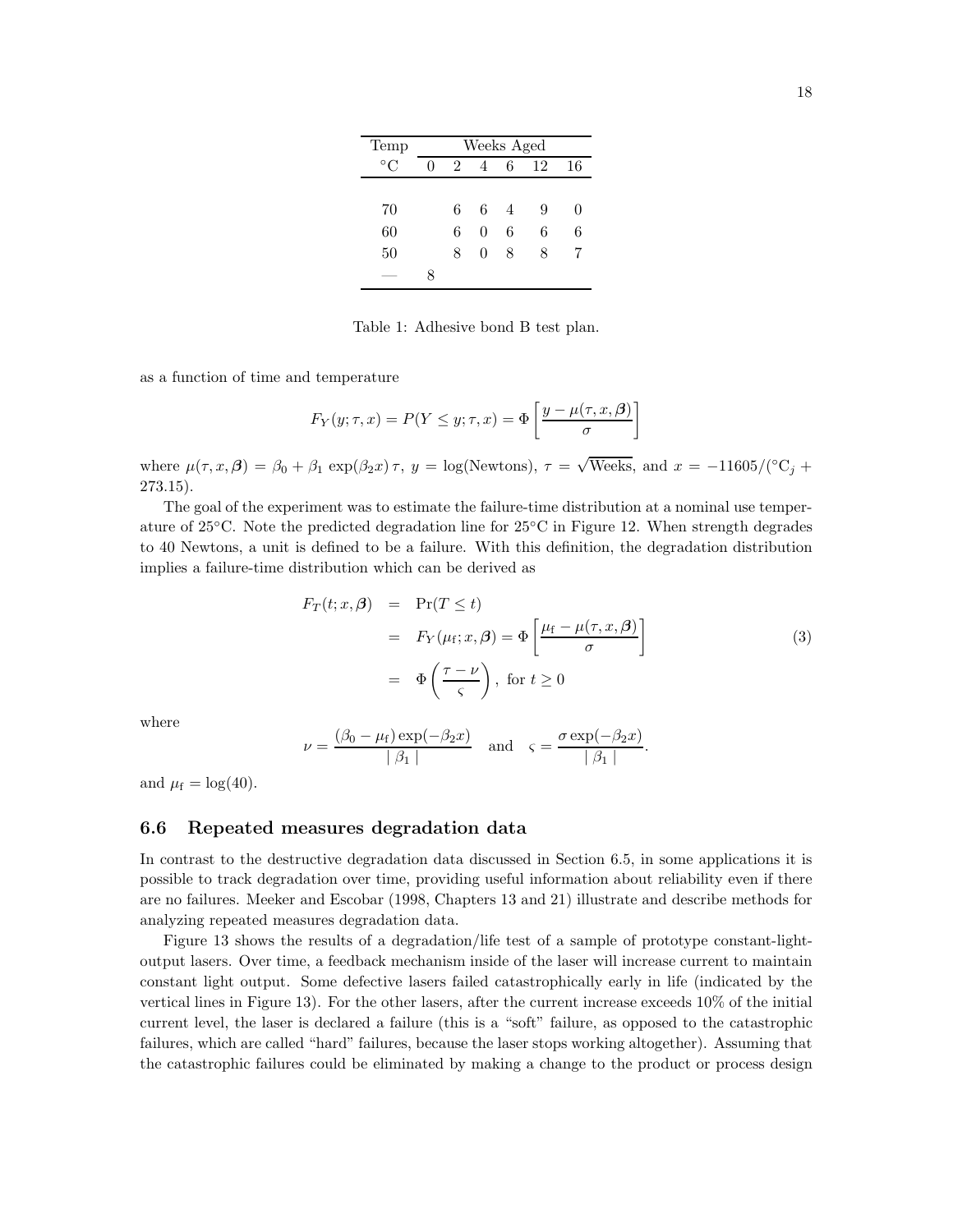

Figure 13: Percent increase in operating current for GaAs lasers tested at 80◦C (use conditions  $10^{\circ}$ C)

(this was indeed done in this application), then a reasonable model for laser degradation would be a linear regression in which the slope is random from unit to unit.

Figure 14 shows repeated measures degradation data from an accelerated test on an solid state RF power amplifier that was to be installed in a satellite system. The experiment and analyses of the data are explained in more detail in Meeker, Escobar, and Lu (1998).

The goal of the test was to estimate the failure-time distribution at 80◦C, where the definition of failure was the point in time at which the power drop reached -0.5 dB. The degradation path model fit to the data was derived from the kinetics of the failure-causing chemical reaction. Solving a simple system of differential equations gave

$$
\mathcal{D}(t) = \mathcal{D}_{\infty}[1 - \exp(-\mathcal{R} t)]
$$

where  $\mathcal{D}_{\infty}$  and R were treated at random from unit to unit and the degradation rate R was modeled as a function of temperature with the Arrhenius relationship. Although it was also possible to estimate the failure-time distribution by using failure-time data, it was felt that the more conservative estimate from the degradation model was more appropriate. This is because the degradation data analysis method used more effectively the information that the units at 150◦C were close to failure.

#### **6.7 Recurrence data**

Recurrence data arise in a number of important reliability applications, particularly in the analysis of certain kinds of warranty and other field data. Recurrence data arise when a unit (or, more commonly, a group of such units) is monitored over time and a particular event or class of events occurs at points in time. Examples include maintenance actions of repairable systems, system failures, and transactions with customers. Each event may have associated with it a number or numbers describing the event in more detail (e.g., the cost of a maintenance action or the size of an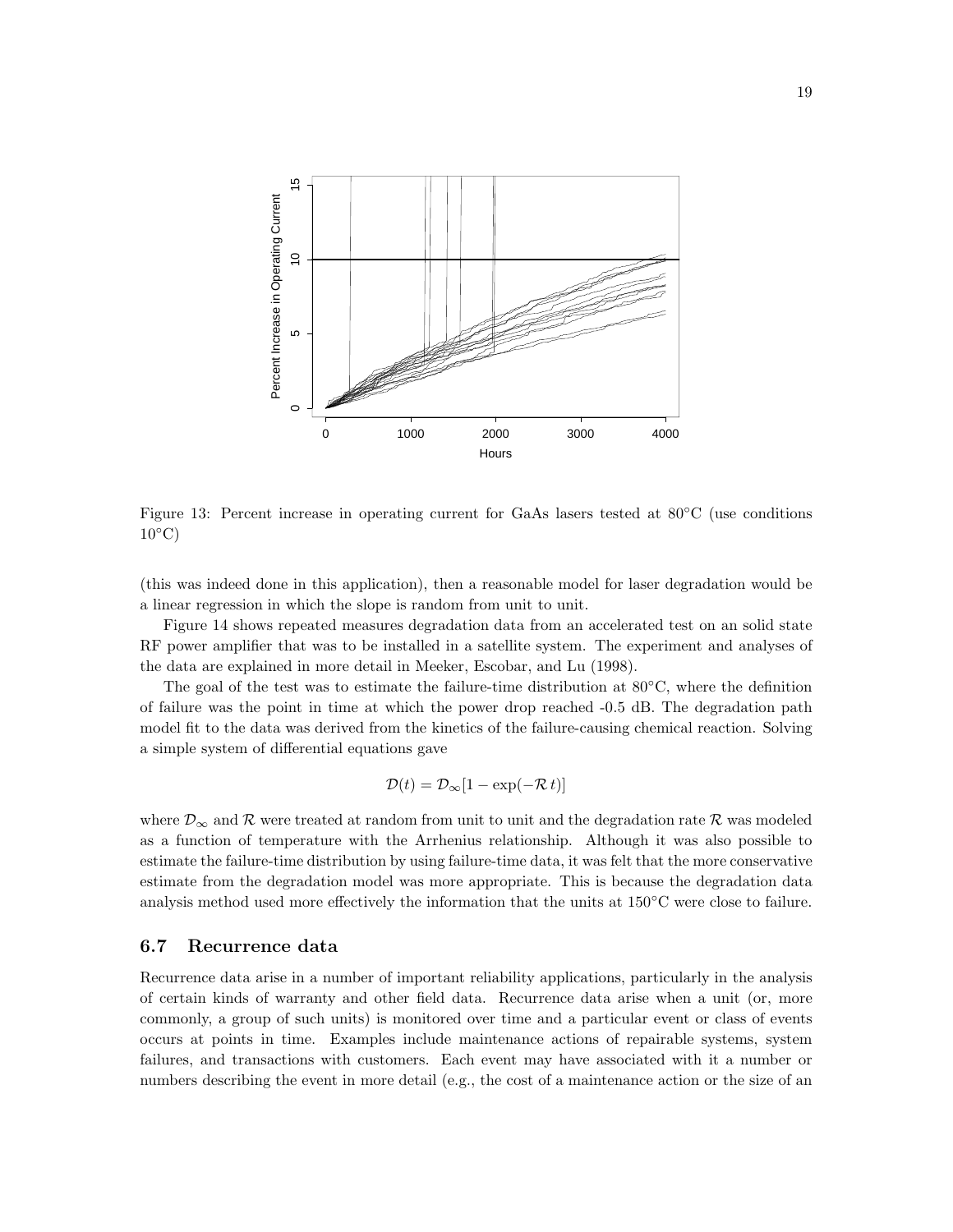

Figure 14: Device-B power drop accelerated degradation test results at 150◦C, 195◦C, and 237◦C (use conditions  $80^{\circ}$ C)

order). Such data are also known, in the statistical literature, respectively, as point process data and marked point process data. Questions of interest include the recurrence rate (or cost accumulation rate) as a function of time, and whether the rate is increasing, decreasing or constant (again as a function of time). The mean cumulative number of events per unit as a function of time (or mean cumulative cost) is also of primary interest. Such a cumulative functions is called, generically, a mean cumulative function (MCF). Nelson (2003) describes a large number of applications and methods to analyze such data.

As an example, Figure 15 is an event plot for maintenance events for a fleet of earth moving machines. There was a recorded cost associated with each event. Management wanted a model that it could use to predict maintenance costs for future units of the same type that would be operated under similar conditions. The data and analyses are described more fully in Section 16.2.4 of Meeker and Escobar (1998).

Figure 16 is an estimate of the mean cumulative function (MCF), giving an estimate of expected cost per machine, as a function of time. This function can be used directly to answer management's question. The plot also shows 95% approximate confidence intervals for the MCF. The computation of the estimate and corresponding confidence intervals is complicated because of the unequal observation times for the units in service (as seen in Figure 15).

# **7 Warranty and reliability**

Much been written to describe the use of warranty data. The edited books by Blischke and Murthy (1994, 1996) cover a wide range of topics. Robinson and McDonald (1991), Lawless and Kalbfleisch (1992), and Lawless (1998) provide reviews of statistical methods for warranty data.

Warranties are more related to marketing than reliability! In many industries (e.g., the automobile industry), warranty costs, relating to poor quality and reliability, are substantial. Warranty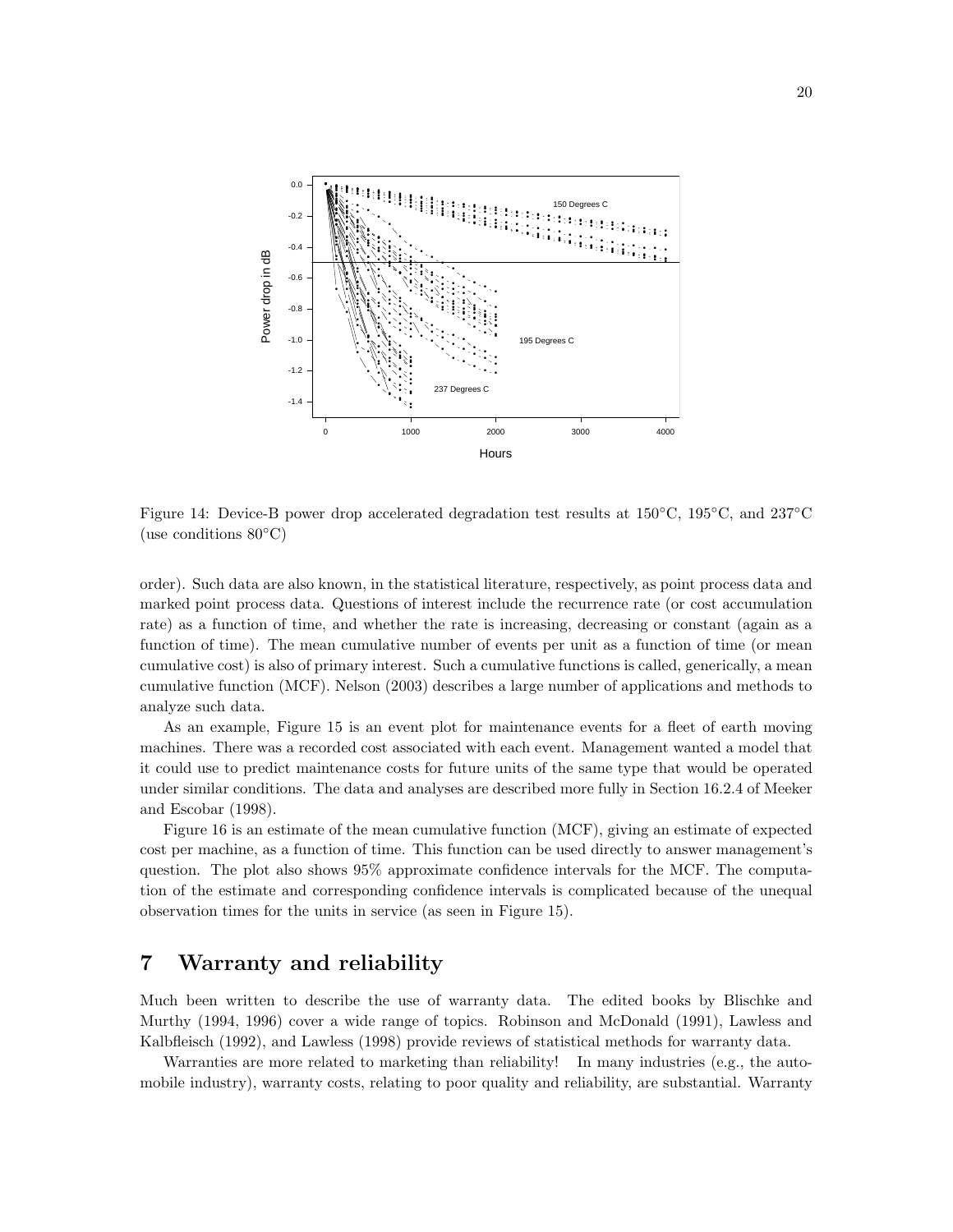

Figure 15: Maintenance events for a fleet of earth-moving machines



Figure 16: Mean cumulative maintenance cost for a fleet of earth-moving machines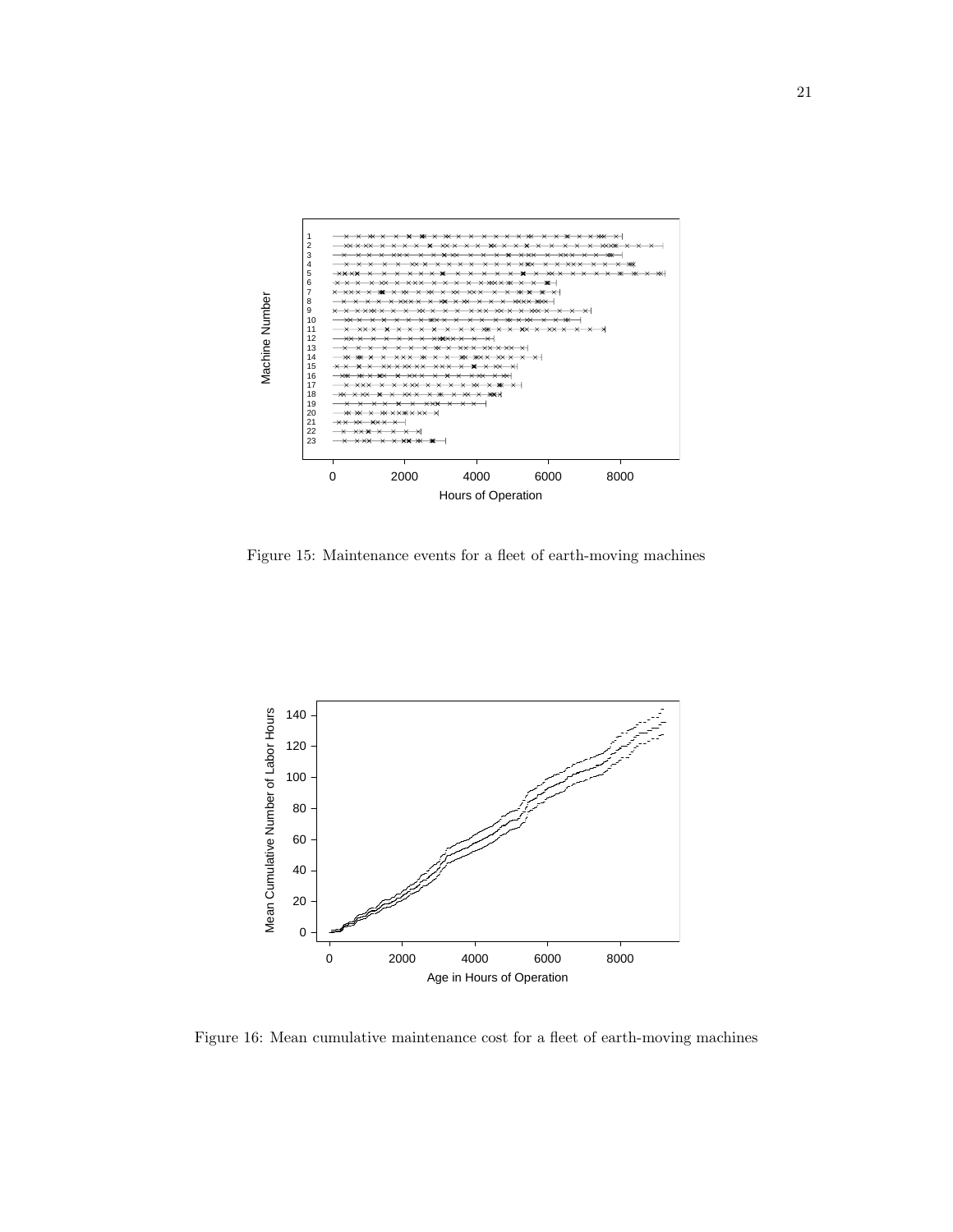databases exist primarily for required financial reporting. More and more companies are, however, beginning to recognize that warranty data can be useful for:

- Feedback for the design of the next product generation.
- Early warning of unanticipated field problems (see Wu and Meeker 2002).
- Establishing a connection with laboratory testing and environmental characterization.

Warranty data are messy and present serious challenges for proper interpretation and analysis. Warranty data directly reflect one important component of what is seen on a company's bottom line (another important component, which is more difficult to measure, is customers and goodwill lost when a product has a reliability problem).

# **8 Reliability statistics in practice**

As mentioned in Section 1.2, Reliability is, primarily, an Engineering discipline. Nevertheless, Statistics plays an important supporting role within reliability and reliability problems lead to interesting and important statistical problems.

### **8.1 The role of the statistician on a reliability team**

Statisticians play an important role on a reliability team. For example, they

- Contribute to the understanding and modeling of variation.
- Help fill in the gaps in engineering knowledge by designing experiments and interpreting results.
- Help develop systems to ensure that the most meaningful information is obtained to assess reliability and proactively identify problems or potential problems.
- Use appropriate statistical methods to make the most effective use of field and warranty data.
- Develop appropriate methods for combining information from different sources.
- Develop methods for quantifying uncertainty (statistical and model).
- Develop methods (especially graphical methods) for the effective presentation of results.
- Work with other scientists and engineers in the development of appropriate deterministic or stochastic models for physical/chemical failure modes.

# **8.2 A current example: service life prediction for organic paints and coatings**

This section describes a current project involving an interdisciplinary team that is using a modern approach to tackle a difficult problem in reliability. The project is being conducted at the National Institute of Standards and Technology (NIST). More details about the project can be found at http://slp.nist.gov/coatings/cslpmain.html.

The standard method for testing paints and coatings for effects of outdoor exposure is to send specimens to outdoor testing facilities (notably in south Florida and Arizona, for sunny humid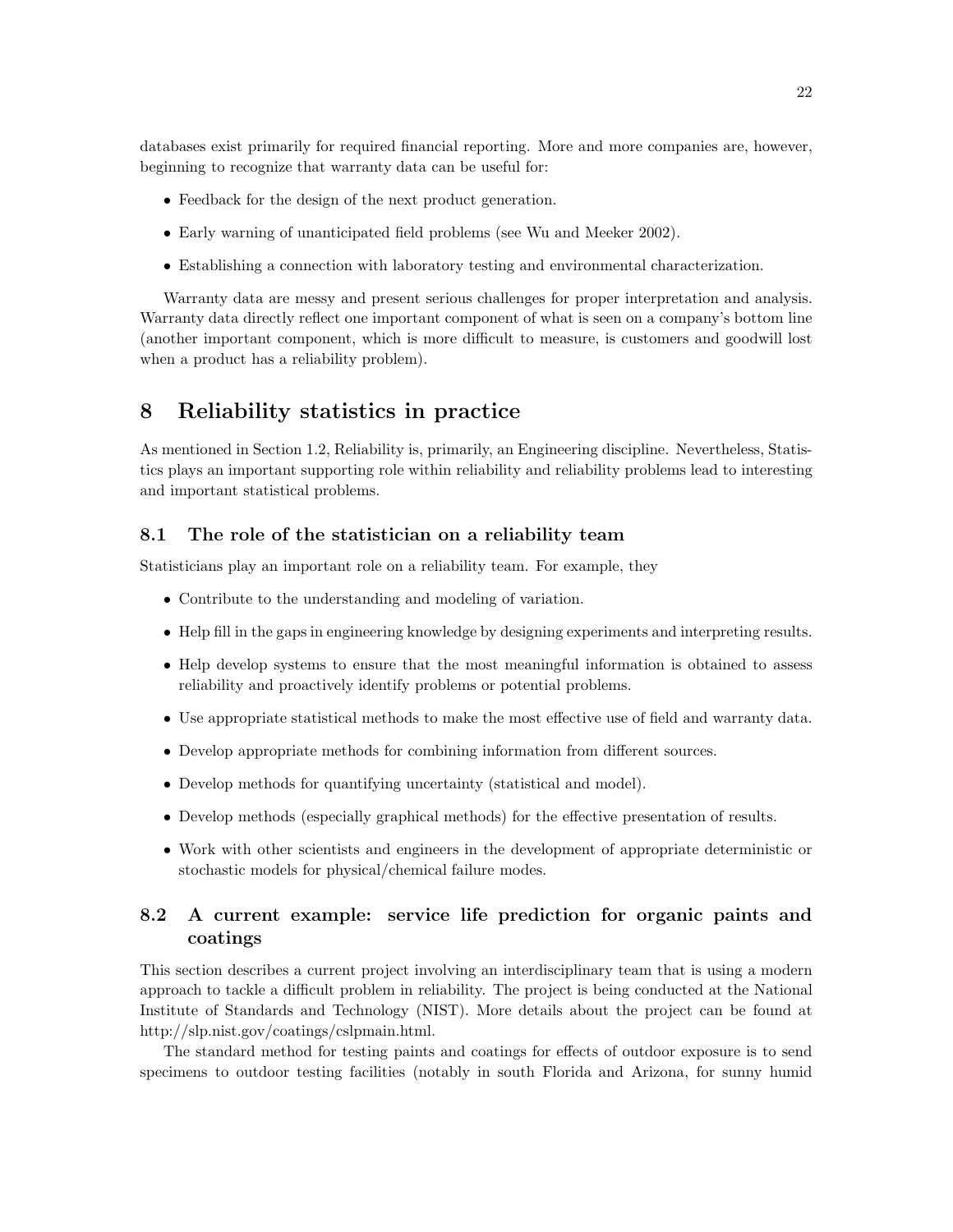and sunny dry conditions, respectively) and to have them exposed to the environment for periods ranging from months to years. Outdoor tests are expensive and take too much time. Manufacturers of paints and coating have been trying for decades, with little success, to develop useful laboratory accelerated testing methods to allow the rapid screening and assessment of the service life of potential new products. The laboratory tests that have been run have tried to mimic outdoor environments by "speeding up the clock" (using increased temperature, increased UV intensity and cycling more rapidly that the usual diurnal cycle). These tests are not reliable and often lead to conclusions that differ from those derived from the data that are returned from the outdoor testing laboratories! Speed-up-the-clock tests do not follow the basic principles of experimental design and thus provide little or no information about the fundamental mechanism leading to degradation and failure.

The NIST approach is to use careful experimentation, measurement, and physical/chemical theory to understand the degradation mechanisms that lead to failure of paints and coatings, starting out with focus on a particular important industrial application. The laboratory experimental setup is based on the NIST SPHERE (Simulated Photodegradation by High Energy Radiant Exposure) technology. This technology, developed by NIST scientists, uses a large integrating sphere to provide a controlled source of UV radiation. There are 32 separate chambers attached to the sphere and within each chamber it is possible to independently control UV intensity, the UV spectrum, temperature, and humidity. Carefully designed experiments will be used to check and refine various mechanistic models for material degradation.

As part of the model development/verification process, outdoor experiments are being conducted at sites in several different climates. At each site specimens are being exposed to actual outdoor conditions with monitoring of UV radiation intensity and spectrum, temperature, and humidity, and the resulting degradation (various physical and chemical measurements are being made for the specimens tested in both the indoor and outdoor exposure tests). Environmental realizations (time series of the environmental variables over time), when used to drive the physical/chemical model, should produce results similar to that seen in outdoor exposure.

Once physical/chemical models degradation are available for a product it will be relatively inexpensive and fast to obtain the information needed to compare different proposed formulations and learn about the effect that different environments will have on reliability.

#### **8.3 Trends in the use of statistics in reliability**

The way in which statistical methods are used in reliability has been changing and will continue to do so. Some changes that we can expect to see in the future that will affect the use of statistics in the area of engineering reliability are:

- More up-front problem definition and ensuring that the most meaningful data are obtained during product/process design.
- More use of degradation data and models including stochastic models for degradation.
- Increased use of statistical methods for producing robust product and process designs.
- More use of computer models to reduce reliance on expensive physical experimentation.
- Better understanding of the product environment (e.g., through the use of products outfitted with "smart chips" that record how and in what environment a product is used).
- The availability (through remote monitoring using sensors and modern digital communications) of real-time information on the operational and environmental state of operating systems.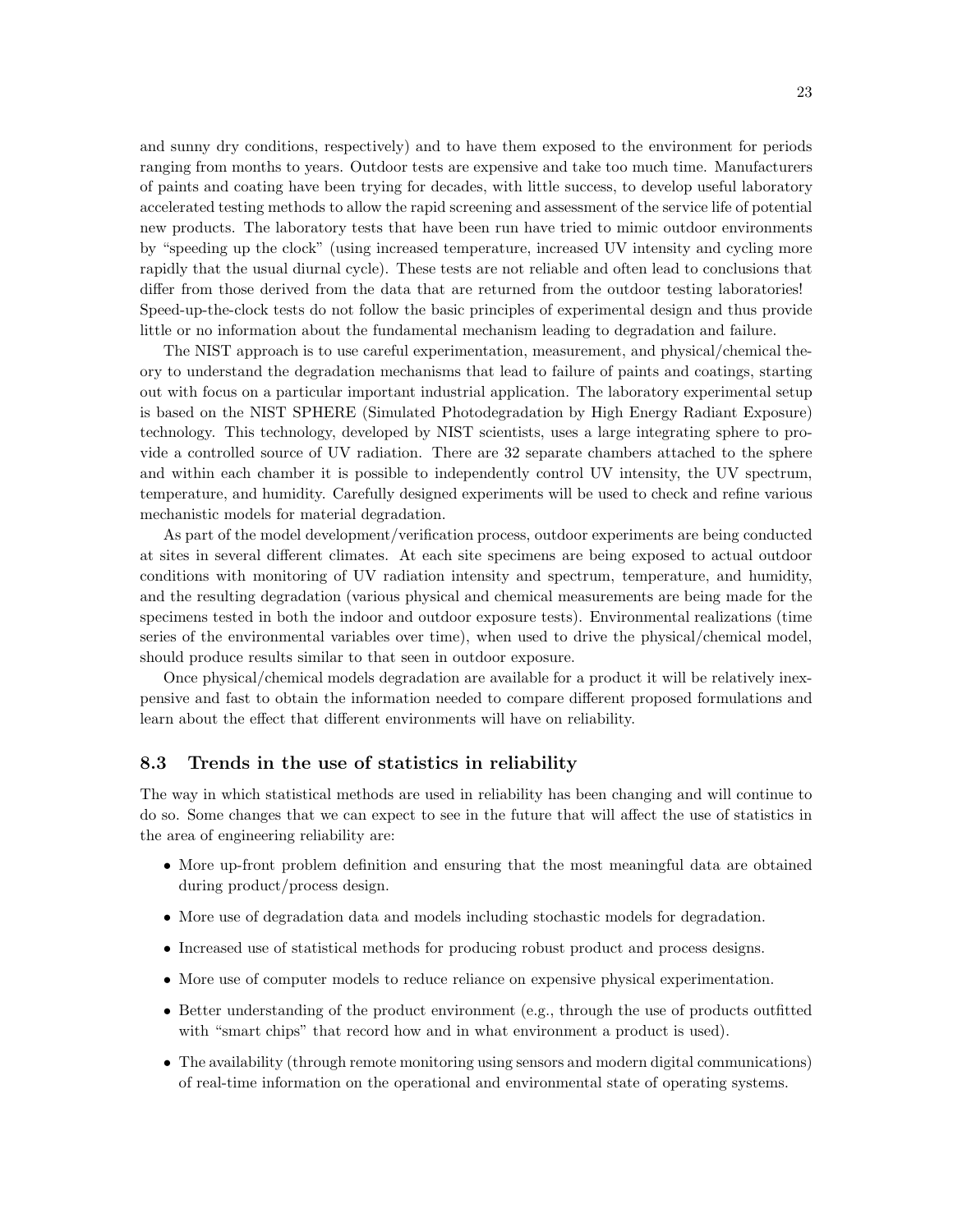• More efforts to combine data from different sources and other information through the use of "responsible Bayes" methods for combining information from different sources.

### **8.4 Academic involvement in manufacturing reliability problems**

Manufacturing industries have interesting, challenging, technical problems in reliability. There should be more academic involvement in these projects. It would be beneficial for all to have more professors and their students involved in solving these problems. The benefits of increases in such involvement would be:

- The quality of academic research will improve with access to real problems.
- There is a high probability of research impact.
- It can be cost-effective for industry.
- Students and faculty will gain valuable experience.
- It will foster better industry/academic relationships.

It is possible (but sometimes challenging) to achieve these benefits while meeting the requirements of the academic institutions (that research should produce scholarly publications and that external funding is needed to support much of its research).

# **8.5 Facilitating academic involvement in manufacturing reliability problems**

Academics will have to be anxious to get their hands dirty with the difficulties of real problems, including investment of time to learn the language and science of the relevant disciplines. Industrial sponsors (i.e., individuals) will have to invest the time needed to identify, help structure, and provide guidance for selected projects. In today's highly competitive environment, it is difficult for industry to commit time and money unless there is some reasonable expectation of benefits. Some possible approaches that can be used to develop fruitful partnerships between industry and academics include:

- Student internship programs and opportunities for faculty visits to industry (Los Alamos National Laboratory has such a program) that provide assistance to industry and valuable learning experiences for the visitors.
- The NSF GOALI (Grant Opportunities for Academic Liaison with Industry) funding program for academics (students or faculty) to visit industry and/or for industry employees to visit universities to participate in research projects.
- When benefits to industry are uncertain (as will often be the case), industrial funding for cooperative work may be difficult to obtain. In such cases it may be useful for academics to offer to do work for expenses only, at least until a track record has been established.

# **9 Concluding remarks**

Statistical tools that were developed to control and improve quality (e.g., process monitoring and designed experiments) have been useful for improving both quality and reliability. Generally, however,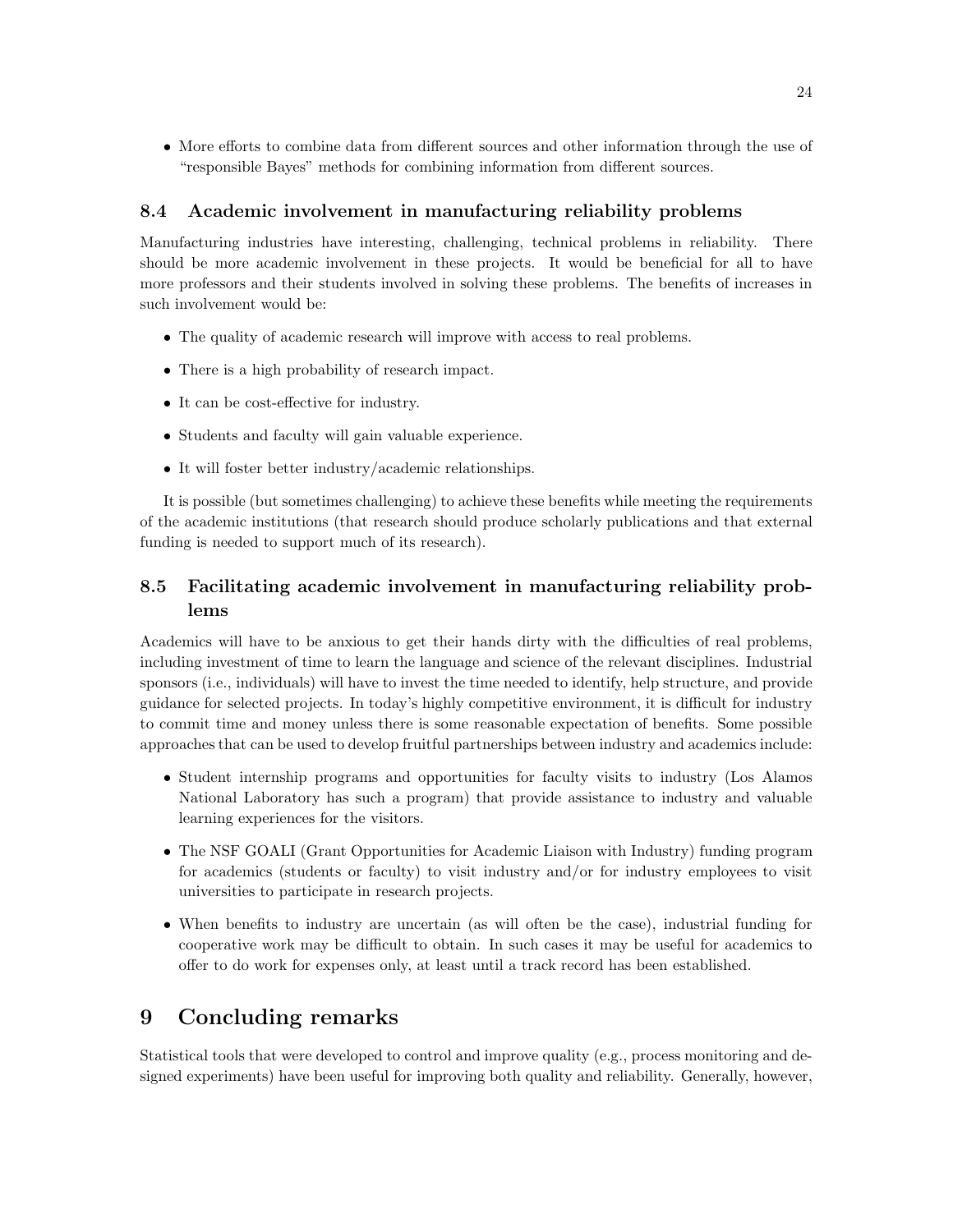special statistical tools that focus on reliability are needed. With continuing changes in technology, increasing scientific knowledge, and new sources of data and other information, many new interesting problems and challenges lie ahead. Statisticians will continue to have an essential role to play in the area of reliability.

# **Acknowledgments**

We would like to thank Gerald J. Hahn and Angela Jianying Zuo for helpful comments on an earlier version of this paper.

# **References**

ATT (1990) *Reliability by Design*, ATT: Indianapolis, IN.

Abernethy, R. B., Breneman, J. E., Medlin, C. H., and Reinman, G. L. (1983), *Weibull Analysis Handbook*, Air Force Wright Aeronautical Laboratories Technical Report AFWAL-TR-83-2079. Available from the National Technical Information Service, Washington, DC.

Blischke, W. R., and Murthy, D. N. P. (1994), *Warranty Cost Analysis*, New York: Marcel Dekker.

Blischke, W. R., and Murthy, D. N. P. (eds.) (1996), *Product Warranty Handbook*, New York: Marcel Dekker.

Byrne, D., and Quinlan, J. (1993) Robust function for attaining high reliability at low cost, *1993 Proceedings Annual Reliability and Maintainability Symposium*, 183–191, IEEE.

Condra, L. W. (1993), *Reliability Improvement with Design of Experiments*, Second Edition, New York: Marcel Dekker, Inc.

Davis, T. P. (1998), The fallacy of reliability prediction in automotive engineering. *Automotive Excellence*, Spring 1998, 19–21. Published by The American Society for Quality (also available from http://www.timdavis.co.uk/predict.PDF).

Escobar, L. A., Meeker, W. Q., Kugler, D. L., and Kramer, L. L. (2002), Accelerated Destructive Degradation Tests: Data, Models, and Analysis. Preprint 2003-01, Department of Statistics, Iowa State University.

Grove, D. M., and Davis, T.P. (1992), *Engineering, Quality and Experimental Design*, Longman.

Hooper, J. H., and Amster, S. J. (1990), Analysis and presentation of reliability data, in *Handbook of Statistical Methods for Engineers and Scientists*, Harrison M. Wadsworth, Editor. New York: McGraw Hill.

Høyland, A., and Rausand, M. (1994), *System Reliability Theory: Models and Statistics Methods*, John Wiley & Sons.

Kackar, R. N. (1985), Off–Line Quality Control, Parameter Design, and the Taguchi Method (with discussion), *Journal of Quality Technology,* **17**, 176–209.